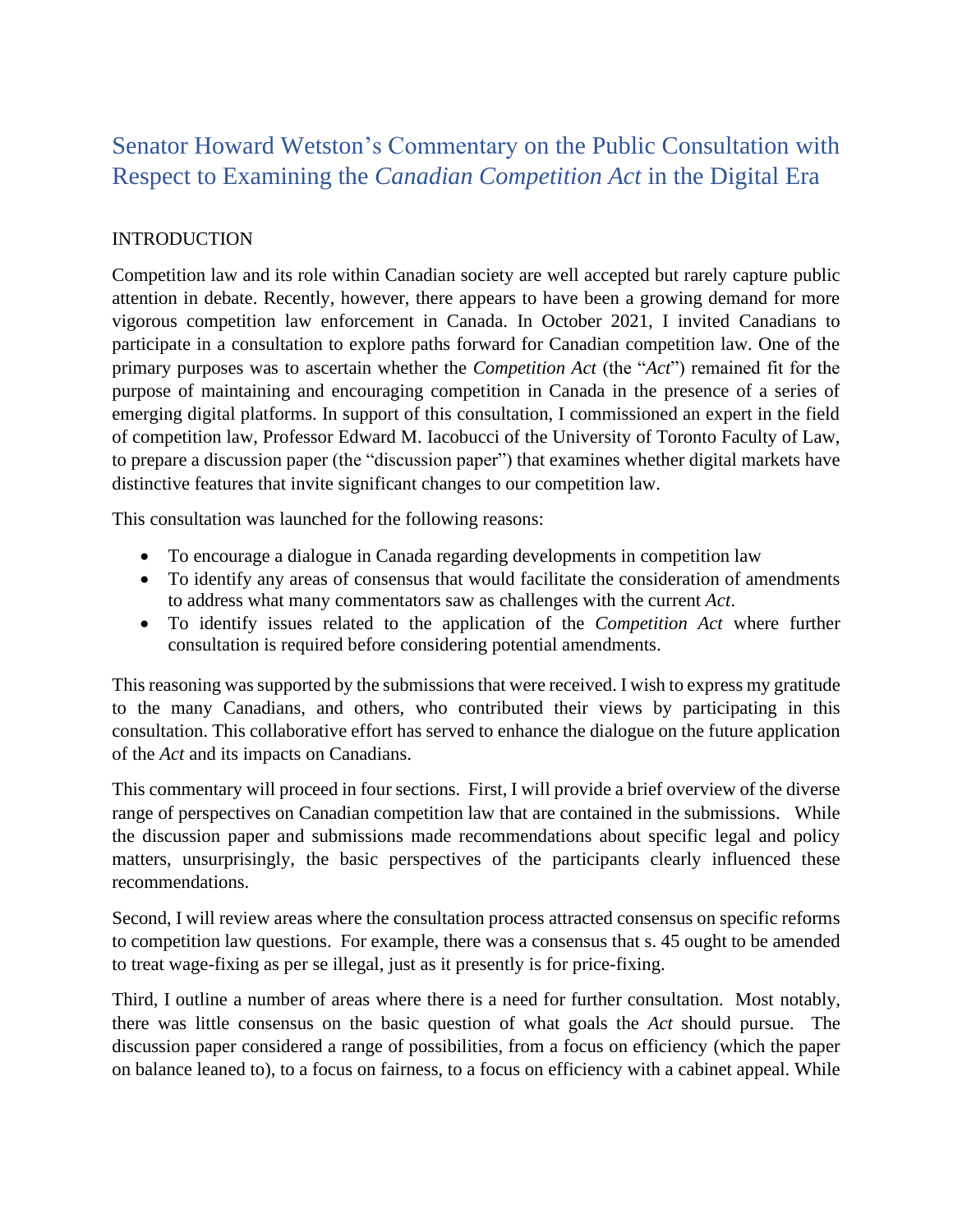there was little support for the cabinet appeal, there was support for a variety of other approaches. On this and other important questions, I recommend further consultation.

The final section sets out my recommendations. On the matters attracting consensus on target reforms, I recommend that the government move to amend the statute accordingly. On the remaining matters, including issues of fundamental importance such as the goals of the *Act*, more consultation is appropriate. I recommend that the government strike a panel that is both expert in competition law and diverse in its perspectives to consult and consider the questions further. It should consult broadly and make recommendations to the government as soon as possible.

## *An overview of perspectives*

## *1. The status quo ("targeted revisions")*

Participants with this perspective generally agree that the *Act* is fit for purpose, and flexible enough to be adapted to mitigate the challenges emerging in digital markets, but emphasize improving the clarity of the *Act*'s purpose. The overriding purpose of the *Act* should be to pursue economic competition, and its attendant benefits, and should not be expanded to specifically address issues of privacy, inequality, or climate change.

The discussion paper, while setting out the advantages of different approaches, tended to favour the status quo with targeted revisions, even as it observed that digital markets may be particularly vulnerable to market power. The paper outlined various reasons why digital markets may raise the risk of market power, including the presence of significant economies of scale and network externalities (which arise when the value of technology increases to each user the more there are users). Digital markets are also complex to analyze for various reasons, including the presence of two-sided markets, and the importance and impact of innovation. Despite these features, the current competition law is generally suitable the discussion paper concluded, because the statute is flexible and relies on standards, not specific rules. An *Act* that has been successfully applied to artificial sweeteners, real estate associations, airports, waste collection, scanner-based market tracking data and many other markets, is sufficiently flexible to apply to digital markets.

Several participants who view the *Act* as substantially suitable for modern economies nevertheless recommend targeted changes, such as amending the abuse of dominance provisions of the *Act* to target conduct that harms competition. Commentators in this group argue that such changes would merely bring the law into clear alignment with the existing purposes of the *Act*. They are more resistant to profound changes to the foundations of the *Act*, expressing concern, for example, that populist reforms would tend to protect competitors but not competition, and thus will do more harm than good to consumers.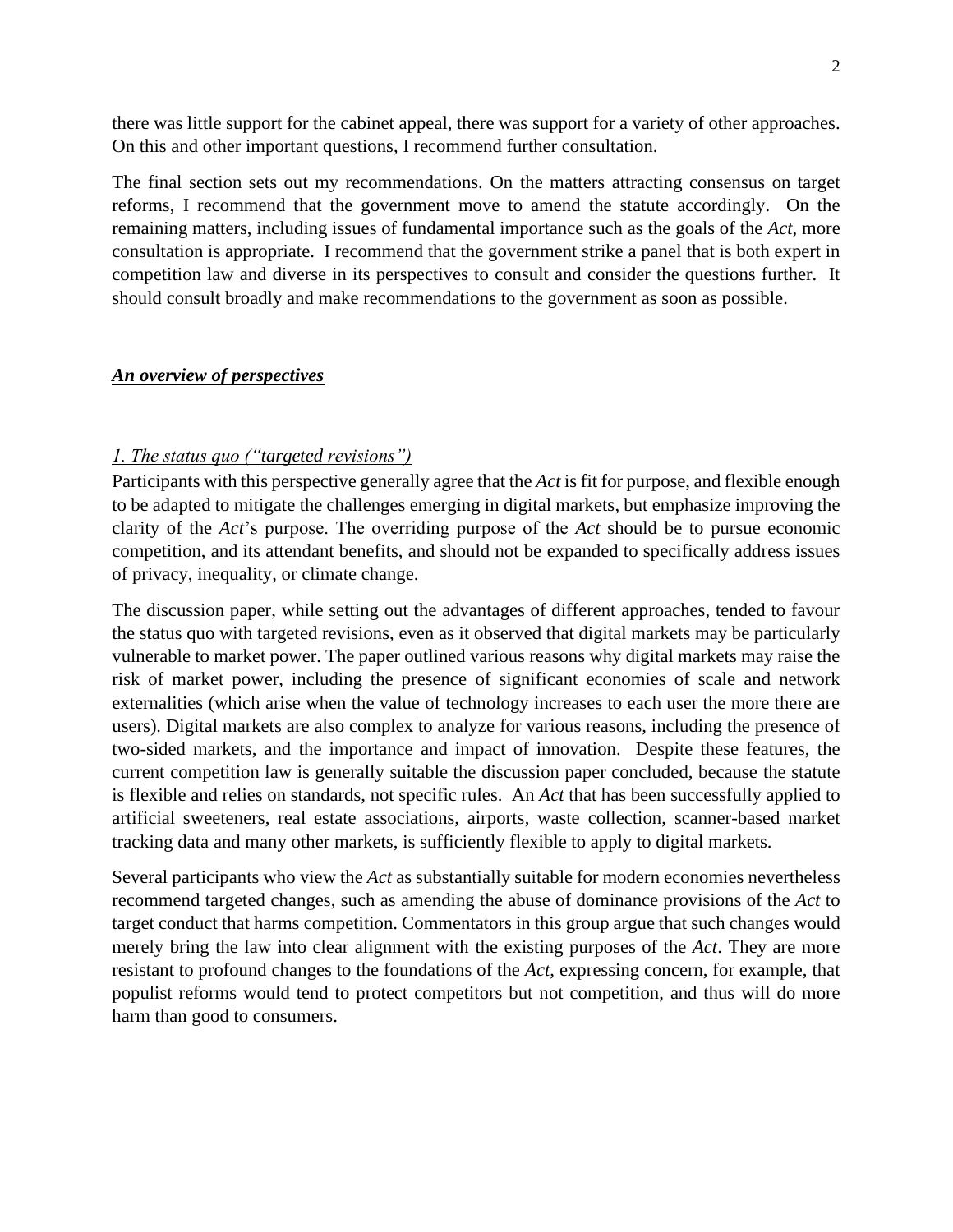## *2. A Populist Position (Neo-Brandeisian)*

Participants with this perspective tend to share the concerns of US antitrust enforcers such as Lina Khan, and to align with the kinds of reforms currently being pursued by Senator Amy Klobuchar and her colleagues. They believe that the unchecked dominance of large tech companies has stifled innovation, limited access to important new markets, and subjected small-business owners to flagrantly unfair anticompetitive conduct.

Proponents of this perspective argue that such abuse of dominance flows from the sheer size, power, and intelligence of the new tech giants, and cannot be effectively remedied by making amendments to the abuse of dominance provisions of the *Act*. The rising concentration of these markets, in combination with the associated economic and political inequality, represents a fundamental threat that requires a comprehensive overhaul of the *Competition Act*.

The discussion paper agrees that there is a range of values engaged by market conduct but hesitates to accept that competition law should pursue multiple objectives. Markets and competitive conditions have a range of social impacts that extend beyond the economic; privacy, political concentration, freedom of expression, economic inequality, and the environment are only some of the diverse considerations implicated by competition. The question is not whether there are a range of values at stake in competition, but rather whether *competition law* ought to address them simultaneously, or whether competition law ought to focus on economic gains and leave other policy instruments to pursue other goals. The discussion paper expresses concern that putting disparate objectives in a single law would lead to policy incoherence and ineffectiveness; there are advantages to having competition policy focus on economic objectives while leaving other objectives to other, better-calibrated areas of the law, such as privacy law, environmental law, income tax and spending, etc. This would not preclude Memoranda of Understanding (MOUs) between the Competition Bureau and federal departments and agencies.

## *3. Balancing priorities ("The European Model")*

Proponents of this perspective point out that competition has become inextricably linked to a broad array of important social, political, and environmental problems. Data and its uses (which have been necessary for the continued dominance of big tech) has become linked to very serious problems involving privacy, mental health and phone addiction—even enabling foreign entities to interfere in democratic elections. The European countries on the forefront of progressive climate policy have contended that competition policy can be used to encourage innovation and the development of sustainable business practices. Canadian proponents with this point of view argue that competition law has been unduly hampering such progress.

Participants who share these perspectives also recognize that implementing such policies in the modern economy presents significant challenges. The technical sophistication with which large modern companies pursue profit make it nearly impossible for a competition authority to predict the effects of potentially anticompetitive conduct *ex ante*. Therefore, proponents have advocated for a fundamental shift from the traditional model of competition enforcement to a model of *ex ante* regulation. Under such a regime, regulations would be designed to encourage pro-competitive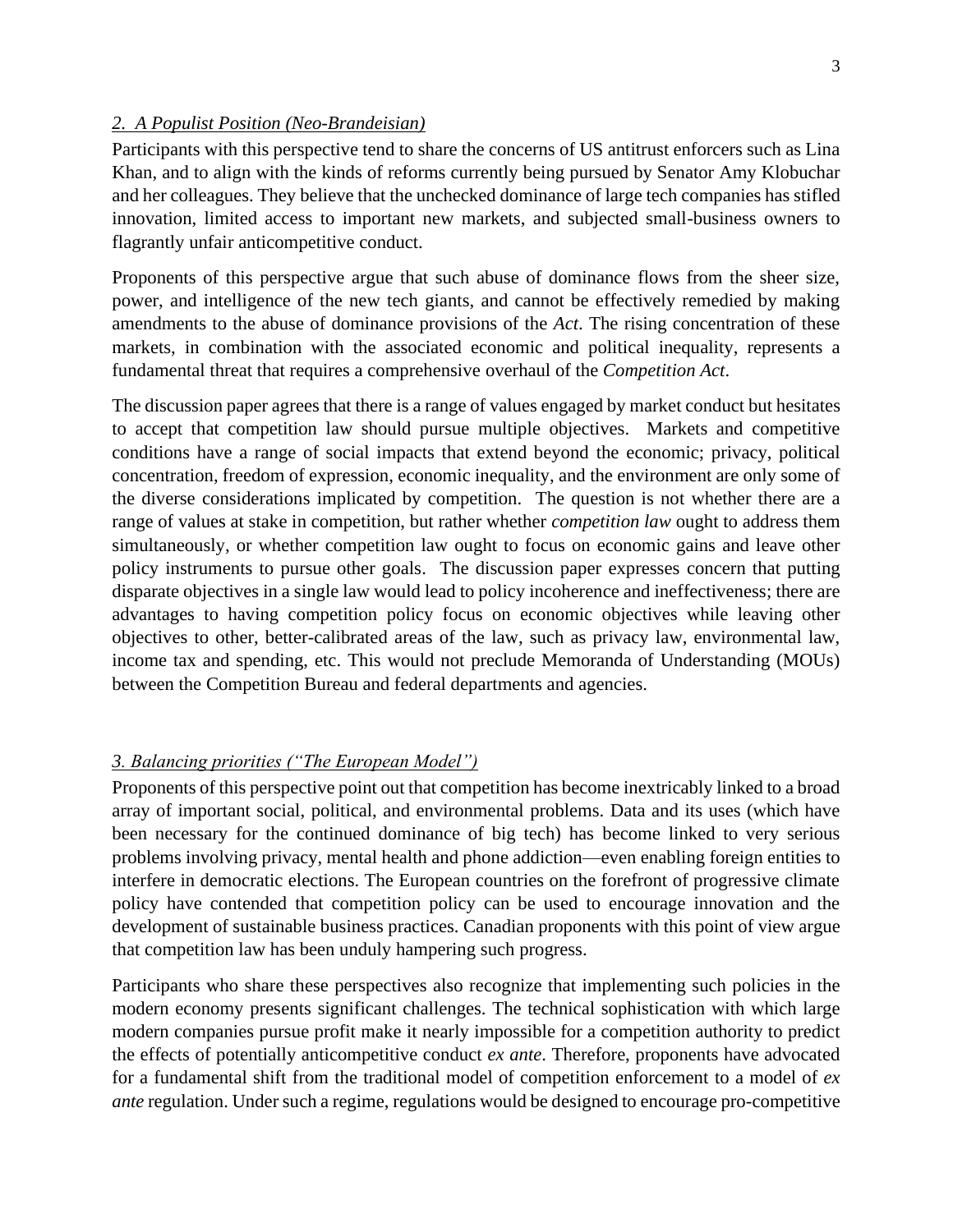or benign processes, instead of targeting outcomes. While several European countries have implemented it, such a policy would necessitate a dramatic overhaul of current Canadian competition law.

The discussion paper observes that market power in digital markets may be more likely to emerge than in other kinds of markets. Competition law is not itself well-calibrated to respond to the existence of market power *per se*, but rather addresses the accumulation and preservation of that power. It follows that there may be a stronger justification for *ex ante* regulation of digital markets than other markets. The discussion paper is concerned, however, that blanket *ex ante* prohibitions of certain conduct by digital platforms, such as self-preferencing, may do more harm than good; dominant digital firms will often have efficient reasons for pursuing certain conduct, and treating that conduct as categorically undesirable may harm consumers more than it helps. There are significant empirical questions about the wisdom of strongly interventionist *ex ante* regulation.

## **Areas with Substantial Consensus**

The submissions highlight concerns with the *status quo* from a wide variety of perspectives. Many of the participants' proposals for reform conflict with one another. In other areas, however, there is greater agreement, even from participants with different initial perspectives. In this section I identify some of the proposed amendments that generally attract wide support in the submissions.

## *Revising s. 79*

Several participants support revising the abuse of dominance provisions to address interpretations of the section that have limited its scope. In particular, there was support for expanding the abuse of dominance provisions to prohibit conduct that harms competition in a market without necessarily harming a specific competitor. The discussion paper outlined problematic judicial interpretations of s. 79 that held that an anticompetitive act must harm a competitor even if it does not harm competition, and an act that harms competition by facilitating greater cooperation between firms is not an anticompetitive act. The paper called for reform to clarify the abuse of dominance provisions on acts that harm competition. This approach was supported by a number of submissions. Such an amendment was submitted to mitigate the following concerns:

- Acts that harm competition but do not harm competitors are outside the scope of the abuse provisions at present, and an amendment would properly restore a focus on competition.
- It is difficult for the Commissioner to demonstrate anticompetitive effects in mergers on a balance of probabilities. This has led to an arguably permissive stance towards the acquisition of nascent competitors by dominant firms. Furthermore, the dynamic effects of such anticompetitive conduct are exceedingly hard to estimate *ex ante*. The discussion paper observed that revising abuse of dominance to focus only on harms to competition, not harms to competitors, would allow abuse of dominance to address a series of acquisitions of nascent competitors by a dominant firm.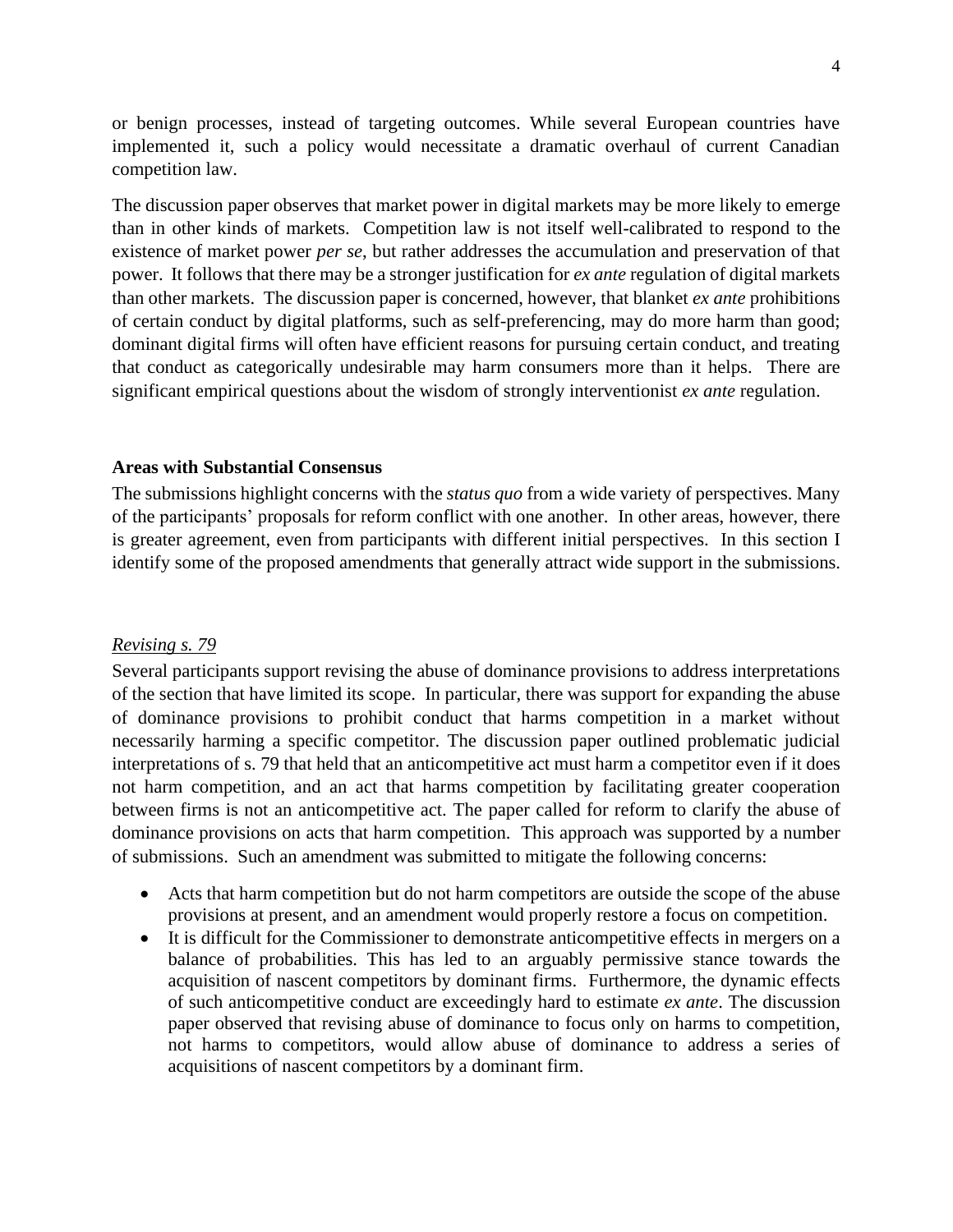• The *Act* arguably does not effectively prohibit many of the problematic abuses of dominance we observe in big tech. These companies employ novel, very technically sophisticated strategies for promoting dominance contrary to the purpose of the *Act*. In many cases, these corporate policies are implemented by the owner of an exclusive "ecosystem," such as the Apple App Store, and can be properly characterized at targeting the competitive conditions of such markets. An abuse provision that does not focus on the exclusion of any given competitor, but rather on harmful effects on competition more generally, may be more effective in addressing these concerns.

## *Private access to the Competition Tribunal*

Many participants argue that private access to the Competition Tribunal ("Tribunal") should be promoted with respect to several different provisions of the *Act*, including abuse of dominance (s 79), and, more controversially, merger control (s 92) and reviewable competitor agreements (s 90.1). Furthermore, private parties should be able to refer a question of law to the Tribunal. While the discussion paper did not focus on practice and procedure, it expressed some support for enhanced private access. Such an amendment has been argued to mitigate the following concerns:

- Private access would allow more disputes to be litigated. Due to the paucity of litigation, there is uncertainty about the application of important aspects of competition law. Bureau guidelines assist, but are no substitute for legal clarity when firms seek to balance vigorous competitive activity with their obligations under competition law.
- In relation to the scope of his mandate, the Commissioner has limited resources. The cost and technical requirements associated with bringing civil cases are daunting, and the Commissioner is largely responsible for bringing any such case, wherever it appears in the economy. As a result, the Commissioner must be very selective in choosing cases, leaving arguably problematic behaviour unchecked.

## *Efficiencies defence to mergers*

Many participants commented on the efficiencies defence to mergers. There was no consensus on a preferred approach to s. 96, largely because there exists significant disagreement about the objectives of competition law; an efficiency objective for the *Act* would imply a different approach to the efficiencies defence than a fairness objective. I return to the important question of the optimal objectives of the *Act* below. Regardless of the objectives of the *Act*, however, there was a consensus that the defence as presently applied should be amended. While there was no consensus on the specific amendment, there was, with some exception, general disapproval of the requirements set out in *Tervita* that the Bureau must quantify quantifiable anticompetitive effects of the merger as a preliminary matter before the merging parties must prove the existence of merger-related efficiency gains. The discussion paper recommended statutory amendments that clarify that the Bureau need not quantify anticompetitive effects before the parties have to prove any efficiencies, but rather that the Bureau ought to bear the onus of proving a substantial lessening or prevention of competition, and the parties may then choose to invoke the efficiencies defence,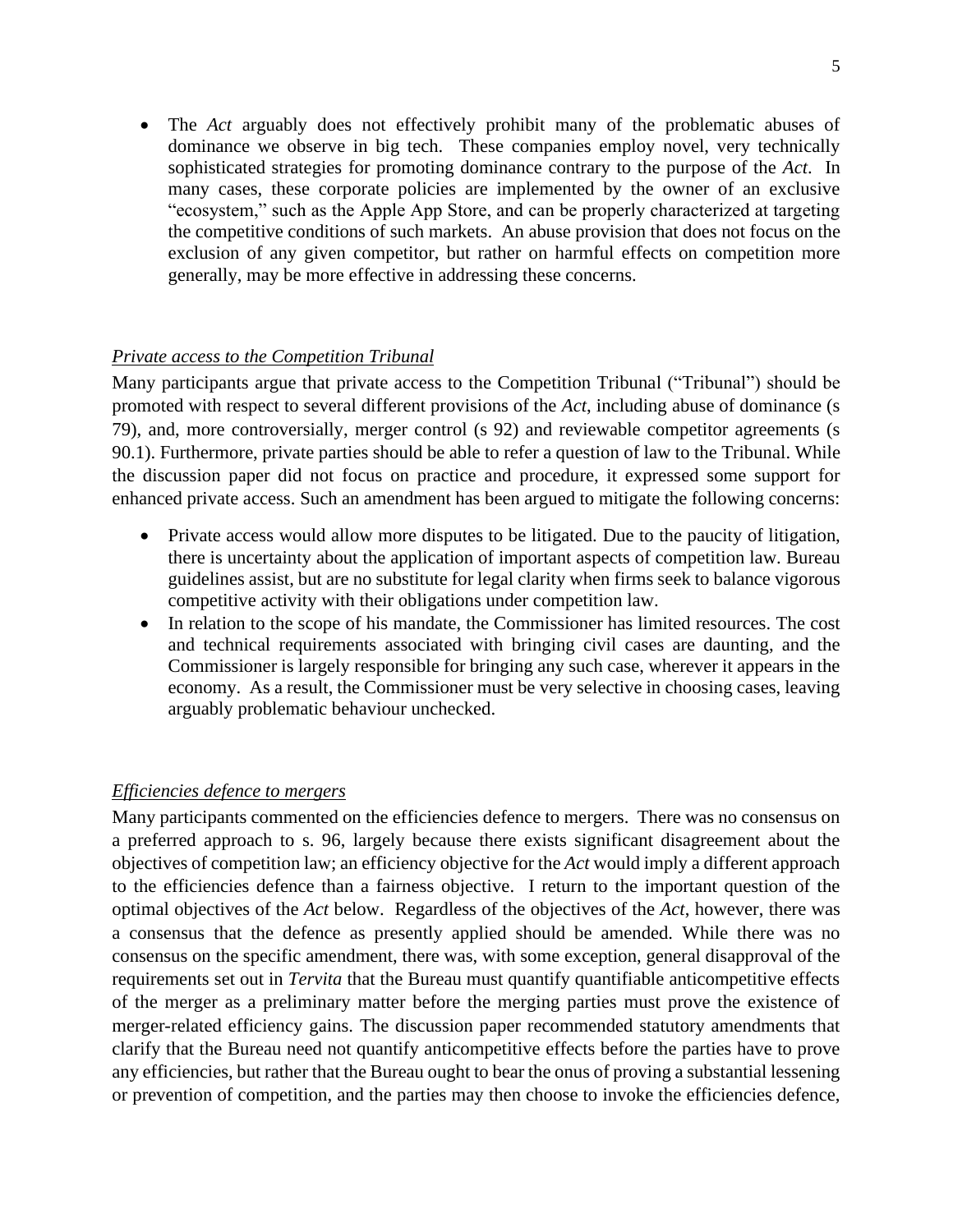bearing the onus of demonstrating that the efficiency benefits of the merger outweigh the costs. In other words, the burden of proof under s. 92 of the *Act* rests with the Commissioner, but the burden of proof under s. 96 rests exclusively with the respondents. Amending the efficiencies defence was argued to have the following benefits:

- The application of the efficiencies defence is uncertain at present, lacking clarity over the precise determination of what constitutes an "anticompetitive effect" to be weighed against efficiency gains.
- There is widespread controversy about the efficiencies defence generally, and a consultation to determine its appropriate role in Canadian competition law would be welcome.
- Whatever the defence ultimately becomes, *Tervita* has created a very challenging enforcement environment for the Commissioner, and at minimum an amendment that rejects the requirement that the Bureau as an initial matter must quantify quantifiable effects would strike a more appropriate balance.

## *Criminalizing wage-fixing*

There was a consensus that the exclusion of wage-fixing agreements from the criminal conspiracy provision, s. 45, is unjustified. Broader questions about buy-side agreements between competitors invited less consensus, but an amendment to address wage-fixing, in particular, attracted widespread support. The discussion paper noted that an amendment to treat wage-fixing in the same manner as price-fixing is warranted from an economic perspective in that the economic harms of wage-fixing are analogous to the harms from price-fixing. Deterring both would bring benefits. The discussion paper also noted that, aside from its efficiency benefits, many regard it as unfair to labour not to criminalize wage-fixing just as the law criminalizes price-fixing over products. Buy-side agreements, more generally, may also be suspect, but there was disagreement over the particulars on the appropriate approach. More consultation on questions such as the appropriate role of buyer groups for small businesses would be beneficial.

## *Increasing maximum AMPs for abuse of dominance*

At present, the maximum Administrative Monetary Penalty ("AMP") for an abuse of dominance is initially \$10 million. The discussion paper recommended an increase to this amount, and there was a consensus that this amount is insufficient to deter dominant firms from taking actions that harm competition. This lack of deterrence may especially be true for dominant digital platforms, who may seek to protect profits that greatly exceed \$10 million.

- Increasing the maximum AMP would have the benefit of promoting greater deterrence.
- The optimal maximum penalty was not the subject of consensus. Some commentary, including the discussion paper, did not make a specific recommendation about the appropriate maximum AMP. Some recommend maximum AMP's similar to those in Europe, which are based on company turnover. While there is a consensus that it should increase, the appropriate level of a maximum AMP may appropriately be the subject of further consultation.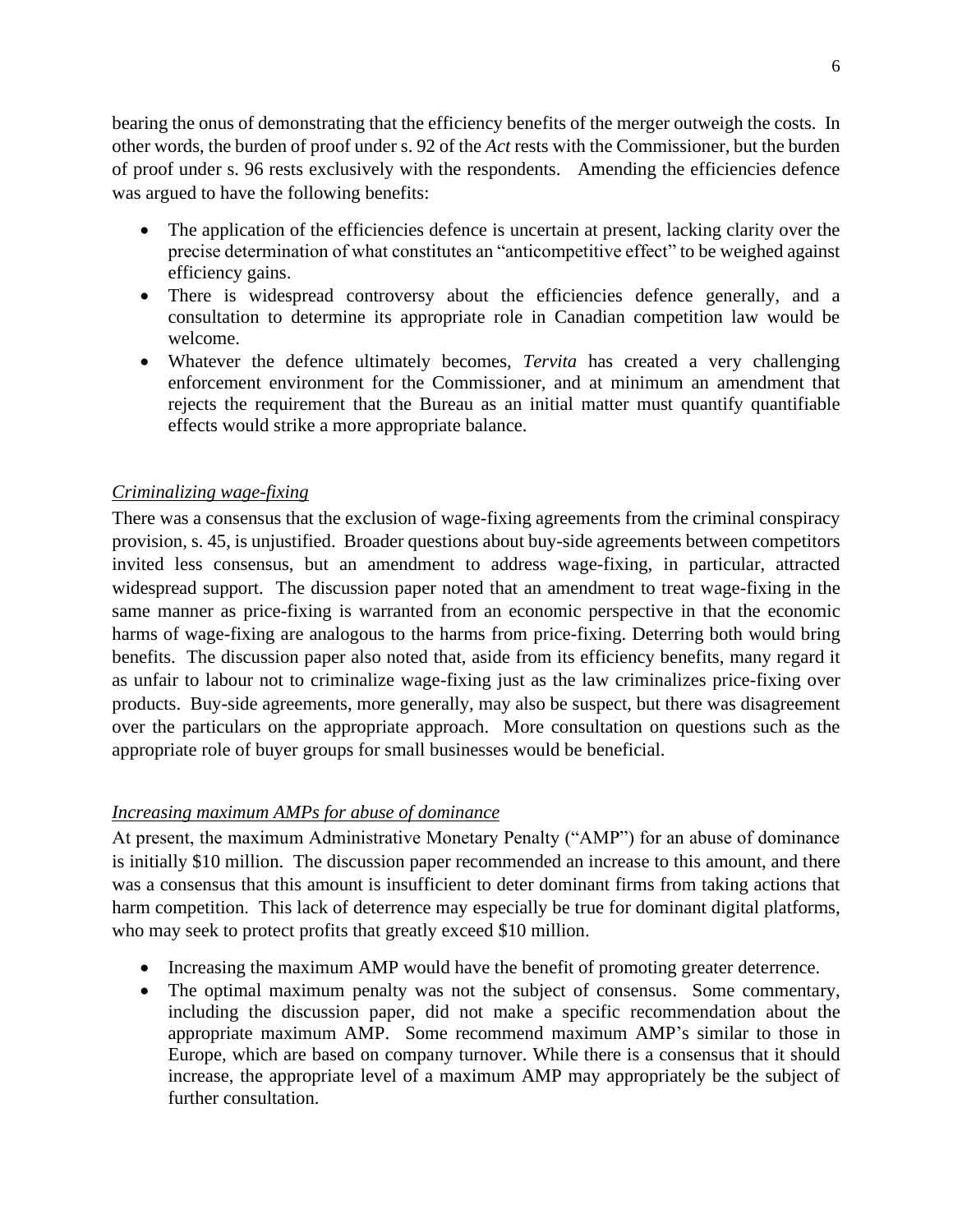#### **Areas without consensus**

While there were a number of specific areas of consensus, there were other significant areas where views diverged considerably. I will note in this section some examples of the areas of disagreement, and then the concluding section will comment on the need for further consultation to consider these issues.

#### *The goals of competition law*

There was no consensus on the basic question of what the *Act* should strive to achieve. Some participants endorsed the conventional economic approach to competition policy, with a focus on economic efficiency. The discussion paper, while canvassing a range of options and their advantages and disadvantages, including the options of a broad "fairness" objective, and a cabinet appeal option, leaned to recommending a focus on economic efficiency. The paper did not lean to this recommendation out of disregard for alternative values, but rather because other legal instruments are better calibrated to pursue non-efficiency objectives. For example, income tax and government expenditures are better targeted at economic equity than competition law. Moreover, the pursuit of multiple objectives fails to guide legal decision-makers and risks indeterminacy and incoherence.

Others recommended the *status quo* in s 1.1 of the *Act*, which includes an objective of economic efficiency, but also includes distributional issues such as concern for competitive prices independent of efficiency, and concern for the welfare of small and medium-sized enterprises (SMEs). Still others would recommend a much broader approach to the application of the *Act*, taking into account matters such as privacy, the environment, worker welfare, freedom of expression, and more.

Again, identifying the goals of the *Act* invites an assessment of whether it ought to have multiple goals, or whether it should have a sharper focus while deferring to other policy instruments to promote goals, such as privacy law, environmental law, and labour law. There are different views on this question.

Whatever the approach, clearly identifying the goals of the *Act* is essential. It was not surprising or inappropriate that participants' perspectives on many particular matters turned on their views of the proper objectives of the *Act*. Without affirming the *Act*'s, purpose or purposes, answers to controversial reform questions are unavailable, and there would be policy option benefits from further consultation.

#### *The efficiencies defence*

While related to the goals of the *Act*, there is an independent question of how to address the efficiencies defence. Aside from amending the statute to overturn the burden that *Tervita* puts on the Bureau to quantify anticompetitive effects, as discussed above, other options include the following: amend the *Act* to clearly adopt an efficiency-oriented total welfare standard; keep the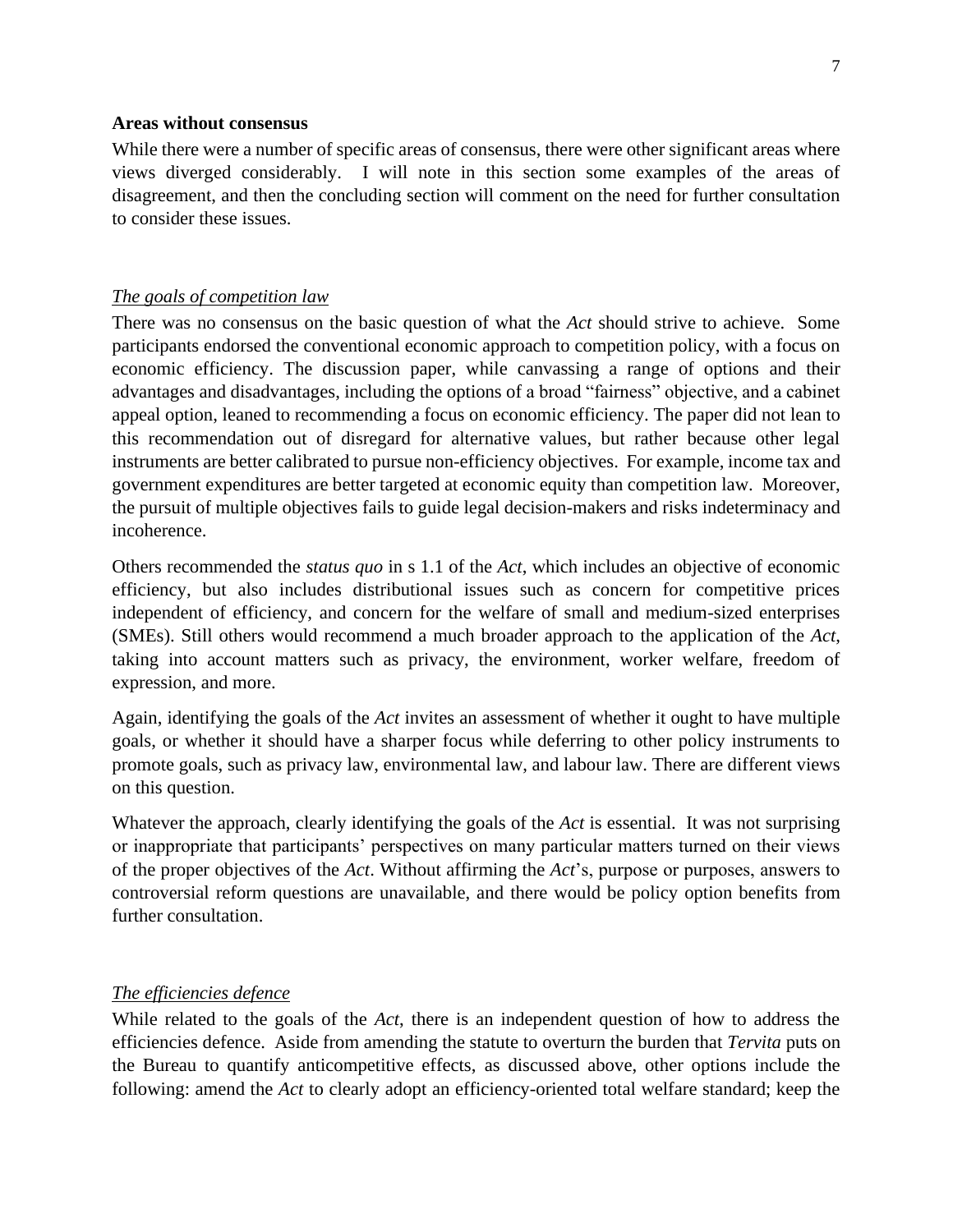defence substantially as it is following *Superior Propane*, leaving the questions of how much to weigh efficiency and fairness considerations up to the individual discretion of the Tribunal members; abolish the efficiencies defence altogether; require efficiencies to be large enough to lower prices post-merger even if there is an increase in market power; treat efficiency gains as a factor to be considered in merger analysis, but not a defence.

While the discussion paper leaned to the total welfare approach, consistent with its leaning to the pursuit of economic efficiency as the goal of competition law, there was no consensus on the appropriate approach. A broad range of possibilities are apparent, and further consultation would be required.

#### *Protecting competitors and abuse of dominance*

Abuse of dominance at present requires harm to competitors as well as to competition to justify an order. There is consensus that the focus should be on harm to competition, as noted above, whether or not it harms competitors. There is a distinct question, however, concerning the potential for digital markets to provide harmful environments for SMEs and whether this is problematic for competition. The perspective of the Populist Position, described above, is that digital platforms have in different ways used their dominance, including access to data, to disadvantage SMEs in competition with them. Some would view these disadvantages as itself sufficient for antitrust intervention, while others would argue that such disadvantages are problematic because it necessarily hurts competition, perhaps in the longer run. Others would disagree, adhering to the conventional view that competition law should protect competition, not competitors, that aggressive competition is not problematic, and that only exclusion that harms competition ought to be subject to intervention. The discussion paper did not favour the protection of SMEs as a goal in its own right, but rather would only regard harm to SMEs as relevant if this harm could be shown to harm competition. For example, a prophylactic rule against self-preferencing of its own products by a dominant digital platform would be welcomed by some in the populist camp, but the discussion paper and others would view this is as protecting competitors, not competition, and potentially harmful to consumers and economic efficiency. This is a critical question on which there are different views, and further consultation would be beneficial.

#### *The standards of proof under s 79 should be moderated*

Like mergers, the Commissioner carries the burden of predicting an anticompetitive effect with enough certainty to satisfy the burden on a balance of probabilities. In the context of sophisticated and dynamic new markets, some contributors argue that the burden to demonstrate "prevention" of competition should be moderated so that the Commissioner can meet it. There was disagreement about modifying the burden on the Commissioner. The risk of lowering the requirements is that procompetitive conduct, especially procompetitive conduct that is good for consumers and efficiency, but nevertheless harms competitors and/or SMEs, will be deterred.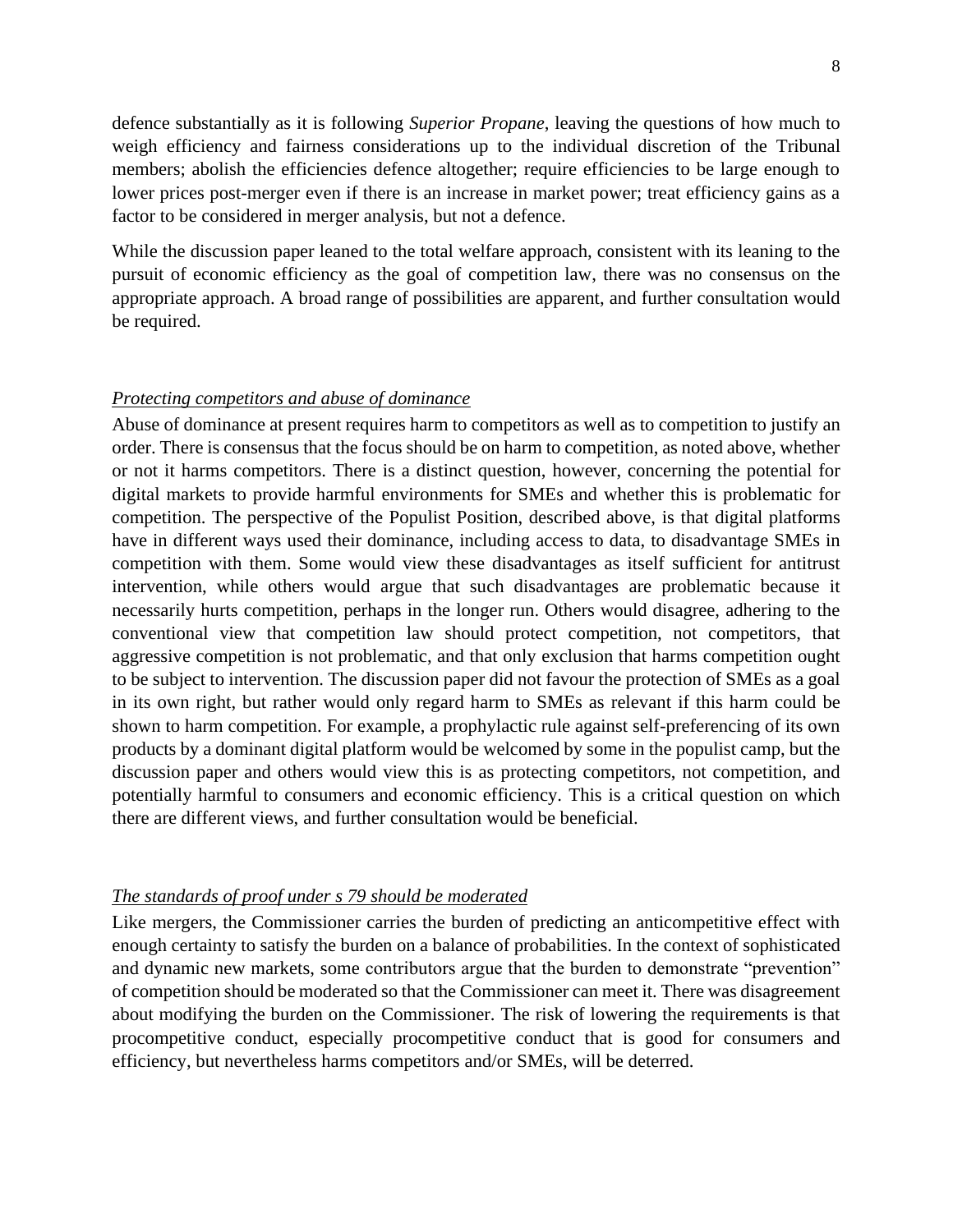#### *Mergers review and the acquisition of nascent competitors*

There was disagreement about what to do about the following problem: a dominant firm acquires a nascent competitor in an acquisition that is more likely than not to be competitively benign, but if it is harmful to competition, it could have a profound effect by eliminating a competitor that could have evolved to challenge the dominant firm. As the discussion paper outlines, abuse of dominance, should it address competition without requiring harm to competitors, could apply, but merger enforcement would probably not be suitable under the *status quo* given that the merger, by definition, is not likely to prevent or lessen competition substantially. Some commentary describes this as a mistake that requires correction, calling for an Act that would allow intervention to stop a merger at a lower threshold, perhaps where a merger has something like a reasonable prospect of reducing competition; this is similar to the call for a different or lower burden on the Commissioner in abuse of dominance cases outlined immediately above. Others would reject such an approach out of concern that a lower threshold to intervention would stop socially desirable mergers and would do more harm than good. Further consultation would be appropriate on this subject as well.

## *The Bureau's submission on procedure*

The Bureau made several significant recommendations concerning procedure in its submission. The discussion paper largely did not address practice and procedure issues, though did touch on private access and increasing AMPs. Submissions by participants did not address many of the issues that the Bureau raised. The Bureau, for example, seeks an amendment to the *Act* that would require any remedy to a merger to restore pre-merger competition, not just eliminate the substantial lessening of competition. The Bureau also recommends that it not be liable for cost orders in the event that it is unsuccessful in litigation. As a final example, the Bureau calls for reconsideration of pre-notification thresholds for mergers. The Bureau's recommendations would have a significant impact on competition practice and procedure, were not subject to extensive comments in the consultations to date and would benefit from consideration.

#### **Conclusion: The Need for an Independent Review**

As this dialogue has highlighted, there are many areas where further consultation would be appropriate. There are two reasons why this would be welcome. First, further consultation will shed more light on a number of complex questions. A multi-stakeholder independent panel broadly soliciting and considering views will be better equipped to make reasonable recommendations on a number of difficult current competition law challenges. Second, in advancing the democratic process with respect to the current interest in competition law, the panel would benefit from hearing from diverse constituencies.

I recommend that the government establish a multi-stakeholder independent panel to embark on a broad consultation to consider reform of the *Act*. I also recommend that the government establish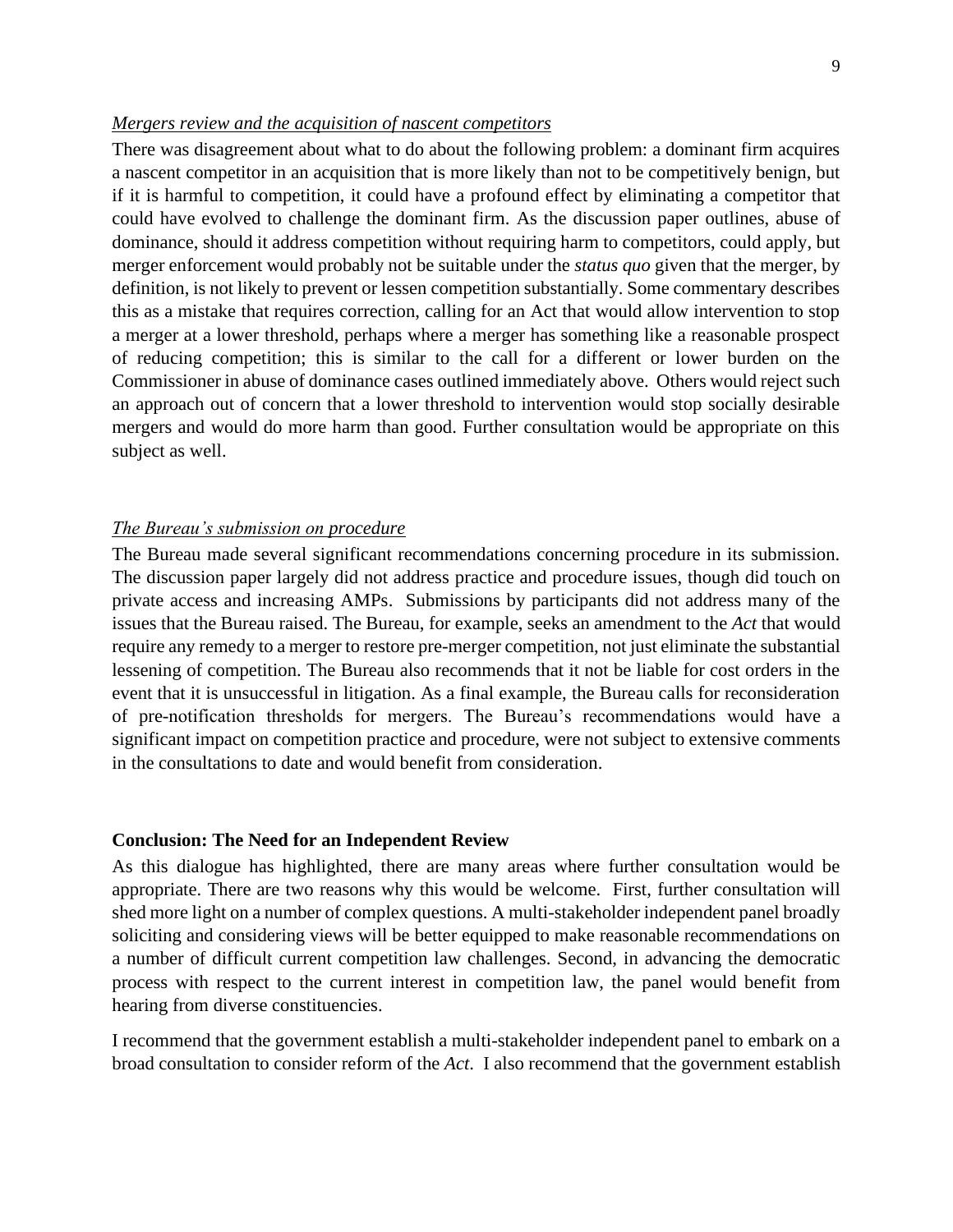a specific mandate for the panel, focusing on controversial areas of reform, including those identified in the consultation and outlined in this commentary.

In conclusion, I offer this commentary as a contribution to enhancing Canada's economic performance through greater competition that will benefit all Canadians. We need to position ourselves to adopt a 21<sup>st</sup> Century Competition Law. I wish to once again express my gratitude for the submissions to this consultation.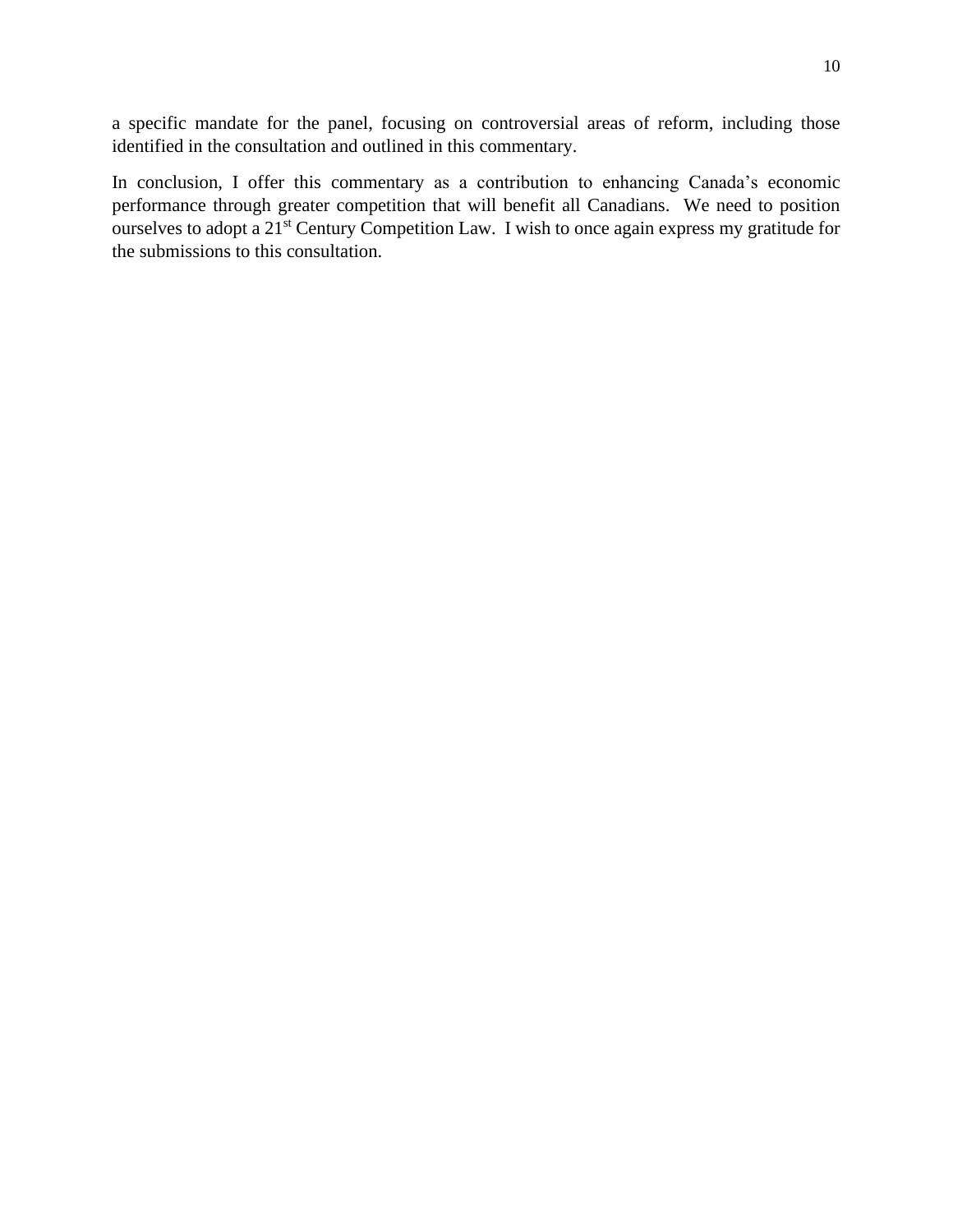## Appendix

## Summary of submissions

The consultation paper, *Examining the Canadian Competition Act in the Digital Era*, provided a basis to observe the strengths and shortcomings of existing competition law in numerous areas without limiting the scope of the dialogue.

The purpose of this appendix is to reflect the various perspectives of those individuals and organizations who participated in this consultation. These submissions addressed matters raised in the consultation paper, as well as additional items of importance related to the effective application of Canada's competition law.

## **The scope of the review**

## *We need a comprehensive structural review of Canadian competition law*

Several contributors argue that we need to conduct a comprehensive review of the Act across all sectors of the economy, as well as a comprehensive review of the tools and procedures that define the enforcement of the Act in practical terms.

*Canada's Competition Commissioner has called for a review of the Act. For me, that's the strongest indicator that a comprehensive review would be worthwhile. I see no reason to delay such a review. – V. Bednar*

*Without a government-wide effort to take the challenges of concentrated markets seriously, Canada will continue to lose its place in the global economy, while its citizens are simultaneously subjected to higher prices, less innovation, and a more stagnant economy. – AELP*

*These transformative changes necessitate a thorough review of the Competition Act, which should be undertaken by bringing in a wide range of experts and civil society. – CIGI*

*The challenges to competitive markets posed by digital giants may provoke an examination of the Competition Act, but any examination has to go beyond the immediate issues and look more fundamentally at the structure of the Competition Act and its place in ensuring effective competition in the Canadian economy. - ISCC*

Such a review is motivated by a concern that Canada has developed economic concentration, and low rates of entrepreneurship and innovation.

*Canada has a longstanding industry concentration problem, which has played a role in falling and below OECD average entrepreneurship rates, low business dynamism, stifled innovation, and harm to consumers and workers. Covid-19 has only supercharged concentration, with cheap debt from central banks and Private Equity firms sitting on record amounts of cash. – AELP*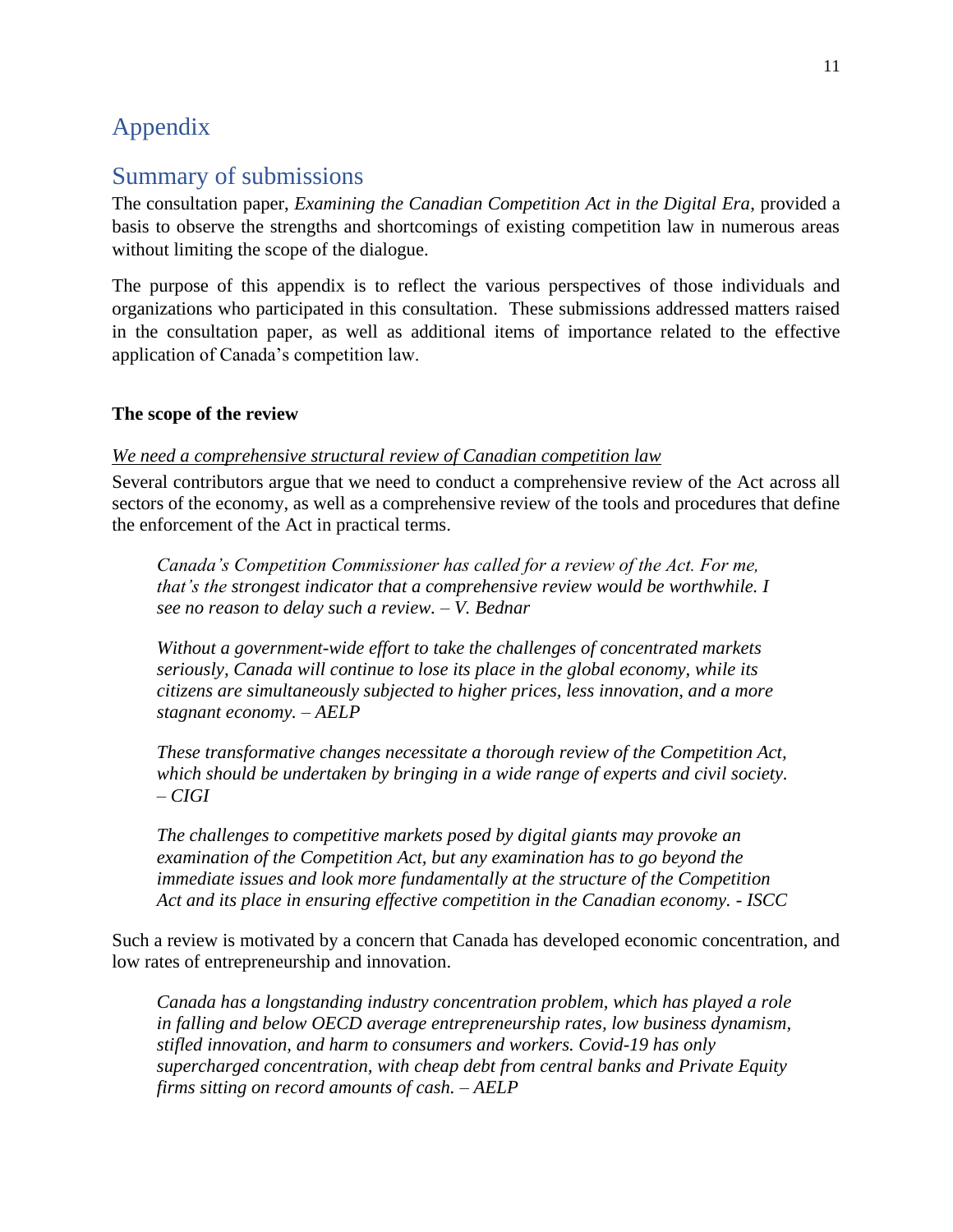*The COVID-19 pandemic helped expose the weaknesses due to concentration at processing stage of the value chain, most notably in meat processing. Nearly all of the beef sold in Canadian grocery stores and exported from Canada comes from these three high-volume, high-throughput meat packing plants. – Mr. A. Nixon*

Additionally, several contributors have argued that any fundamental review of the Act must be the product of a broad-based democratic process. To allow this review to be conducted exclusively by the traditional Canadian competition law establishment would be counter-productive and undemocratic.

*The issues engaged by competition policy are vital to the interests of Canadians. They must be engaged in a manner that permits a sounding of their views on issues that affect their well-being and the health of the Canadian economy. – ISCC* 

*Ultimately, what we would like to see in the Canadian competition policy space is further discussion and engagement on the purpose and design of competition law that extends beyond the traditional players that have informed competition policy in this country for the last several decades. This engagement could include a citizen's assembly (we credit Vass Bednar with this idea) that enables non-experts to engage with the issues and discuss what the purpose of the Act ought to be. - Vivic Research* 

Alternatively, some contributors argue that the present framework of Canadian competition law is flexible enough to deal with challenges emerging from the modern digital economy, and that any amendments should be precisely targeted.

*The CBA Section agrees with the Iacobucci Paper's overall assessment that the Act is largely fit for purpose. – CBA Competition Section*

*We agree that the Competition Act is well suited to promote the competitiveness and efficiency of the Canadian economy in its current form without the need for significant reforms. – Blake's*

*Canada's competition law framework is capable of adequately discouraging anticompetitive behaviour by digital platforms. The Competition Act is sufficiently flexible to deal with anti-competitive conduct. – Niblett & Sokol*

Issues stemming from digital markets, such as privacy and data dominance, or labour relations should be dealt with first through the government agencies to whom those duties have been delegated, or in coordination with them.

*To the extent that concerns about no-poach and wage-fixing agreements are primarily animated by the desire for worker protection, those distributive concerns are likely more appropriately addressed through laws and regulations on employment standards. – CBA Competition Section*

*Issues such as privacy, data security, labour protection, and political power, demand their own policies. – Ms. K. Karvala*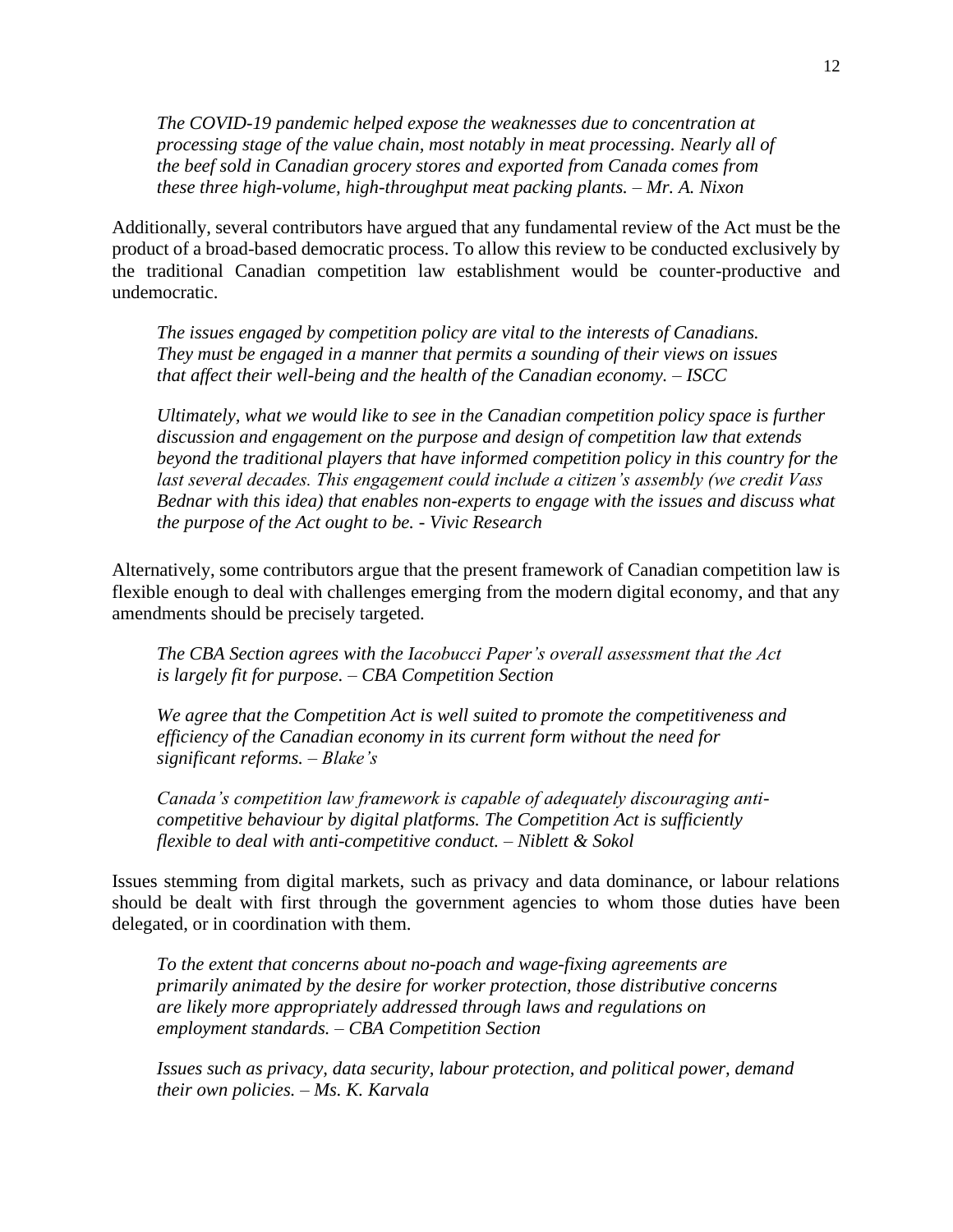*The overlapping regulatory nature of digital markets calls for a cooperative process from regulators. This will help to ensure a holistic and consistent approach to digital regulation to the benefit of competitive markets, consumer welfare, and the protection of privacy rights. – OPC* 

## **The purpose provision (s 1.1)**

## *The purpose provision is muddied and unclear*

Some contributors argue that the purpose clause contains too many elements, resulting in uncertainty and indeterminacy in the application of the Act.

*The objectives of the Competition Act are, as Prof. Iacobucci rightly observes, extraordinarily muddled – to the point of policy incoherence. – ISCC* 

#### *The purpose clause could be clarified*

In order to provide clarity, and to be consistent with the principles at play in the framework, some contributors argue that the purpose clause should be amended to place a focus on economic competition or efficiency.

*"Whatever is ultimately chosen, the emergence of digital markets, and the emergence of new economic and political concerns associated with competition policy, have put greater importance on amending the Act to clarify its purpose." – CIGI (Restatement)*

#### *The purpose clause should be preserved*

Several contributors argue that the purpose clause should be maintained as is. They argue that a purpose clause focused exclusively on competition will not necessarily be indeterminant, and that the flexibility offered has allowed us to apply the policy to novel situations.

*We submit that this attempt to redefine the competition framework, which in effect makes economic efficiency its sole purpose, must be rejected. – PIAC*

*Changing the purpose clause risks fundamentally altering the Act, upending decades of established case law, and threatening the Bureau's ability to protect consumers and businesses from anti-competitive conduct. The Act should retain its existing focus of maintaining and encouraging competition in Canada in furtherance of a broad range of economic objectives. – Competition Commissioner*

Contributors point out that while the purpose clause has several elements, they flow from and are viewed in relation to the overarching goal of maintaining and encouraging competition.

*The Act is designed to maintain and encourage competition, recognizing that a diverse array of economic benefits flow from the competitive process. – Competition Commissioner*

*The various listed objectives that he refers to are the desired results of the competitive environment that the Act seeks to maintain and encourage.* Hence, s.1.1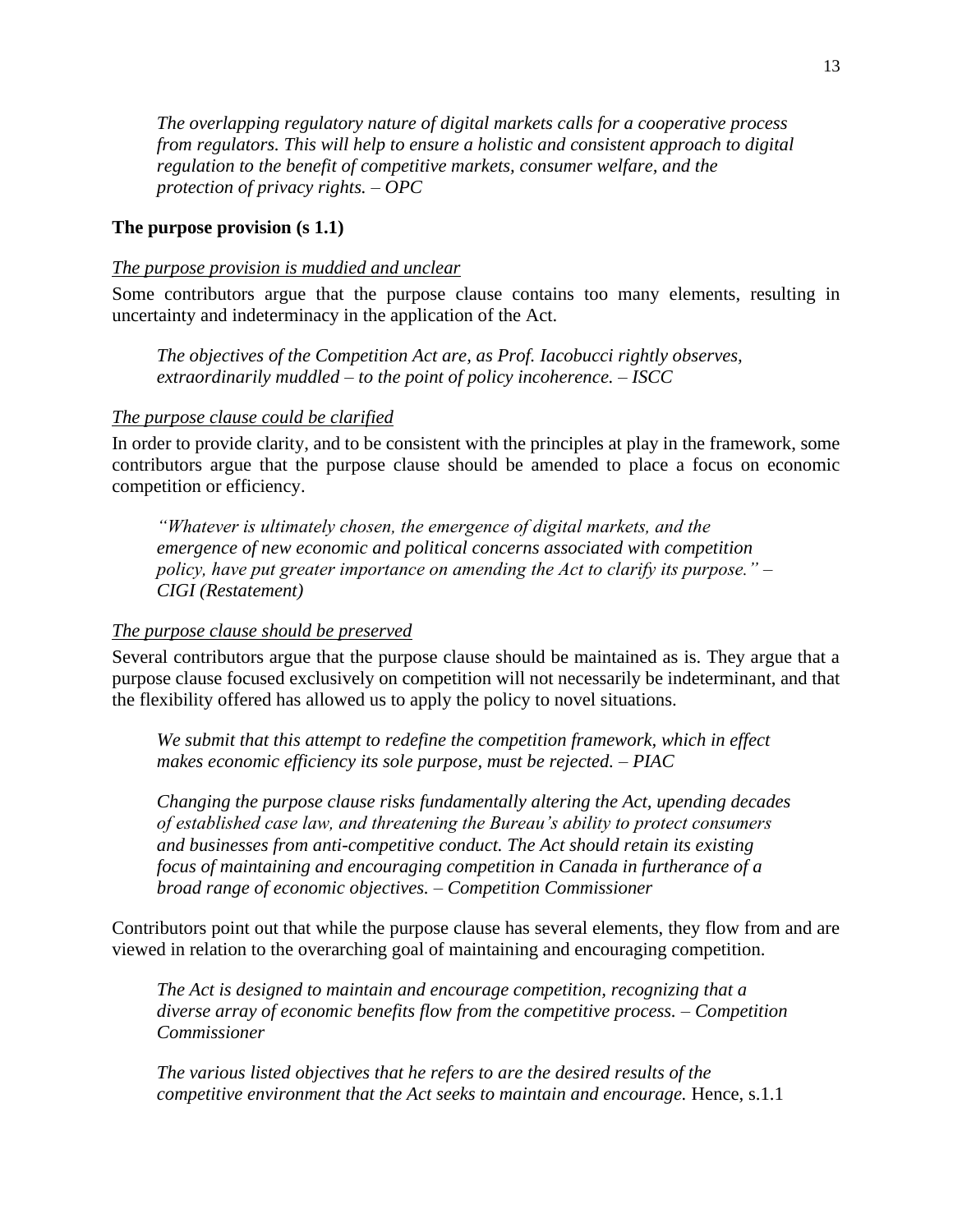does not require the Tribunal members to decide among the various objectives listed therein when they adjudicate. *– Mr. L. Schwartz*

- Superior Propane offers a clear interpretation of the purpose clause that prioritizes competition.
- The Act is designed to maintain and encourage competition, recognizing that a diverse array of economic benefits flow from the competitive process.
- A competition policy accounting for a broad range of values puts pressure on the Bureau to assume expertise on a wide range of issues.
- A clear focus on domestic competition avoids the trap of protecting domestic firms against foreign competition.
- Historically, antitrust enforcement has pursued a set of objectives.

## **Competition Bureau and Tribunal effectiveness**

## *The Bureau should be empowered to conduct market studies*

Several contributors agree that the Bureau should be empowered to conduct market studies. The Bureau's mandate, to encourage and enforce competition in Canada, depends on the Bureau's ability to collect information.

*This shortcoming prevents the bureau from monitoring the digital landscape for anticompetitive conduct. If the Competition Bureau had the power to get information from businesses outside the context of a formal investigation, like authorities in the U.S. can, perhaps it would be more proactive. – Prof. V. Bednar*

*It is clear that competition authorities face many challenges especially since this environment likely calls for more bespoke analysis thus placing a larger weight on the need for suitable resources and skills to carry out market studies to assist in enforcement and abuse of dominance cases. – CIGI* 

*Market studies can be of great importance for informed policymaking. For example, the Bureau's 2016 market study on technology-led innovation in the Canadian financial services sector prompted significant regulatory action to support greater innovation and competition. – Competition Commissioner* 

Such powers would allow the Bureau to study challenging new markets, and to access the information necessary to place them on an even footing with private parties.

*In Canada, the Competition Bureau does not have this power. The only way it can compel information from businesses is if it is undertaking a formal inquiry. To get a company's data, the bureau must get a court order. And to get that kind of order, the bureau must provide some evidence that the behaviour it wants to investigate has already occurred. – Prof. V. Bednar*

• Market studies are necessary to fulfil the Bureau's mandate, and useful in determining the effects of enforcement.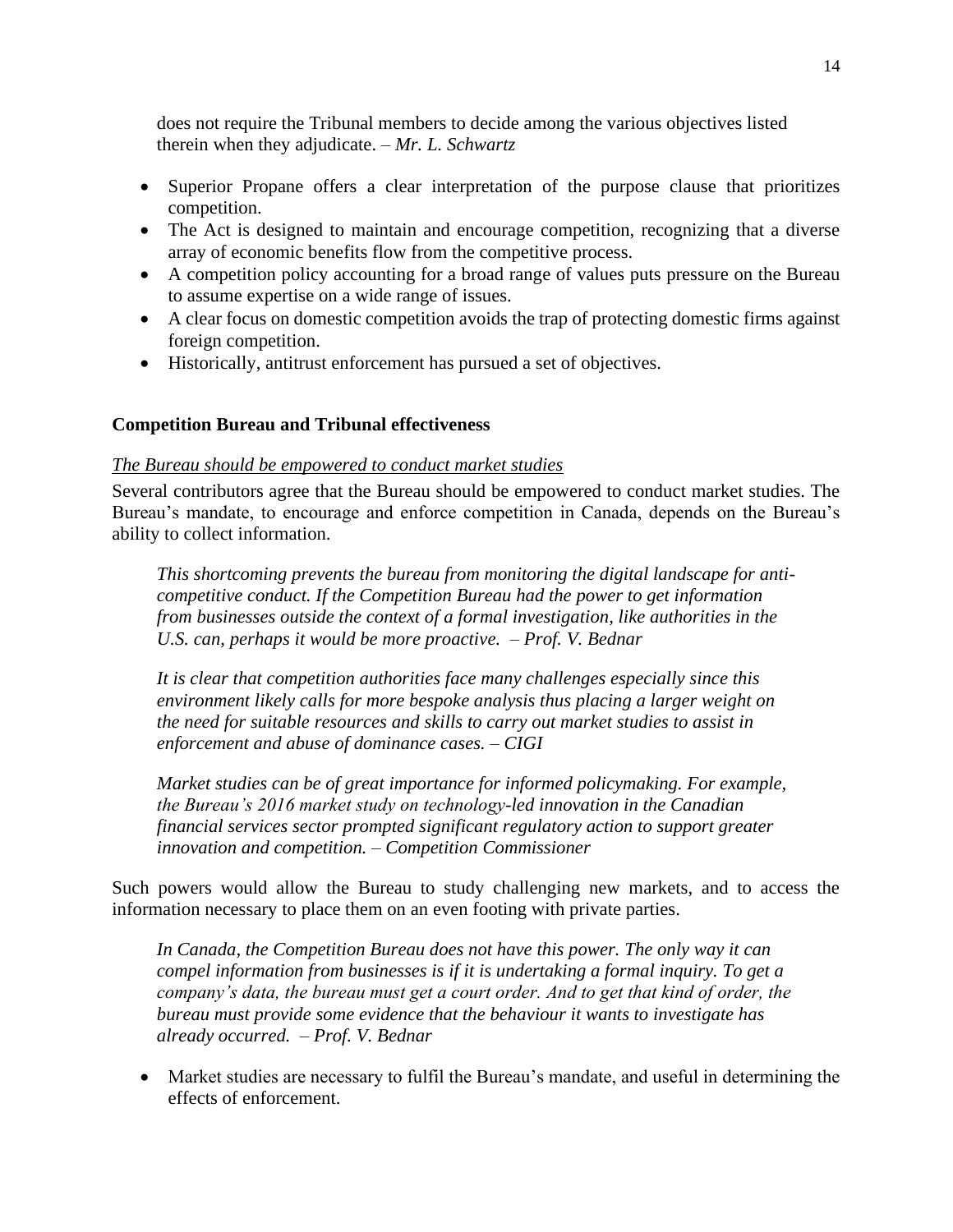- Peer countries have the power to conduct market studies.
- Market studies empower the government to study problematic markets.
- The results of market studies should not be ignored by regulators.

## *Private access to the Tribunal should be significantly expanded*

Several contributors advocate for granting private parties an expanded right of access to the Tribunal in a variety of contexts, including abuse of dominance, merger review, and competitor collaborations.

*Private action has the potential to be a useful and complementary tool in the Competition Act, but it should not replace public enforcement efforts by the Bureau. Instead, private access will be most successful as an additional tool for deterrence and enforcement only if it is combined and complemented by public enforcement. – Prof. V. Bednar*

Advocates argue that such expanded access will lighten the load on the Bureau and level the playing field in resource-intensive and time-sensitive proceedings.

In addition, serval contributors argued that private parties should have the power to refer questions of law to the Tribunal, as the Bureau can under s 124.2(2).

*If amendments are made to the Competition Act, consideration should be given to also granting private parties a right to refer questions of law to the Competition Tribunal, particularly with respect to mergers given their time sensitivity. – Blake's* 

Canadian companies often operate in the shadow of the law. Given the paucity of caselaw, parties should be able to seek clarity by referring questions to the Tribunal.

*Allowing private parties to bring applications to the Competition Tribunal on questions of law relating would help address this imbalance. It would provide private parties a way to obtain greater legal certainty without the risk of delaying the achievement of synergies or other important business objectives, and it would bring important legal questions before the Competition Tribunal that may never otherwise be considered. – Blake's* 

## *Providing private access should be done with caution*

While interested in its potential benefits, contributors identify certain risks of private access to the Tribunal.

*Extending a private right of action to these provisions would risk promoting unmeritorious litigation between competitors. Private litigation could also have a chilling effect on otherwise pro-competitive conduct as companies would be incentivized to commence or threaten to commence meritless lawsuits against competitors in response to aggressive competition that actually benefits consumers. – Blake's*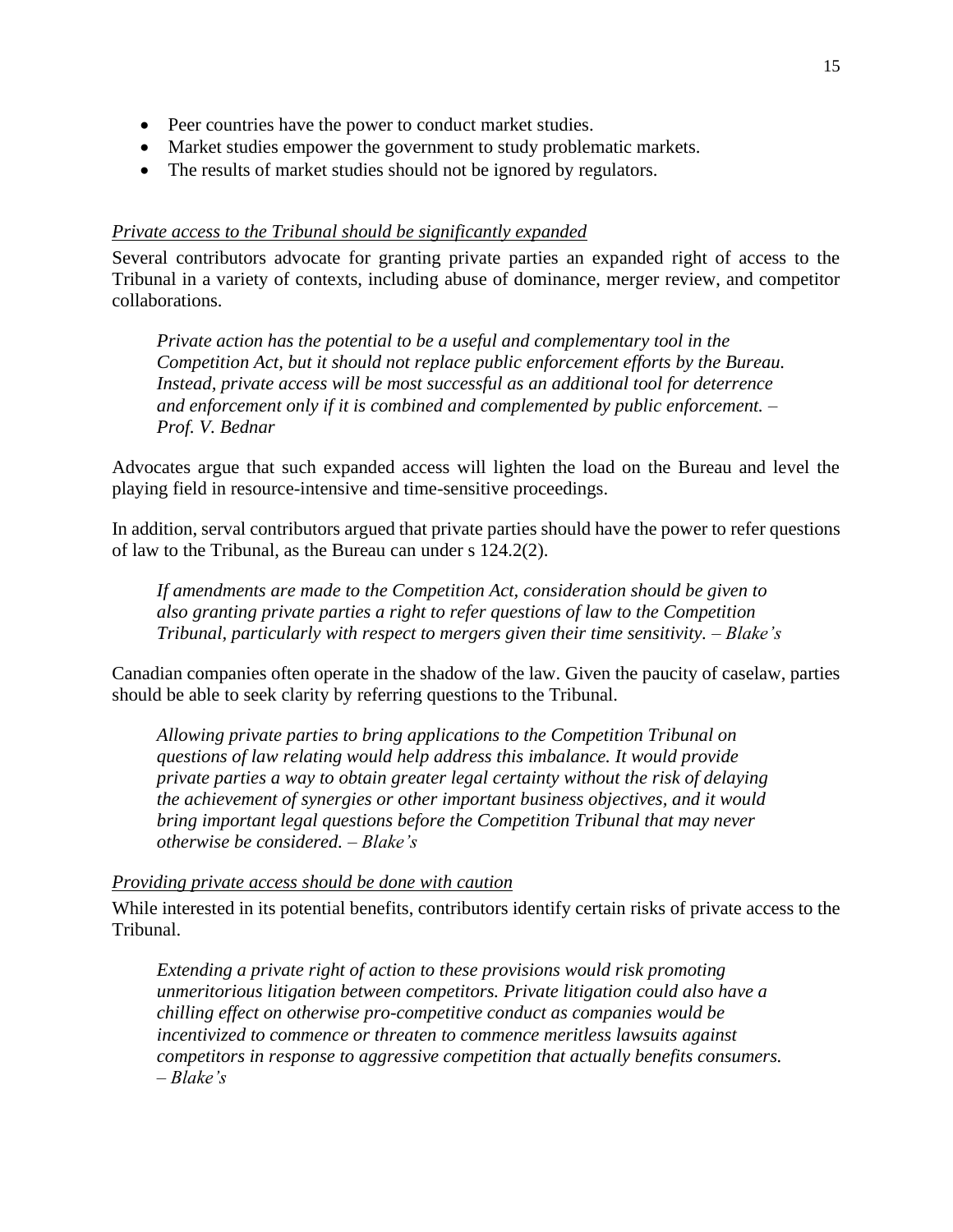*The Competition Tribunal has been ineffective*

Several contributors argue that the Tribunal has not been an effective vehicle for enforcing competition law. Tribunal cases are costly, slow, and appeal courts show little deference to their decisions.

*The Tribunal has turned out to be an ineffective decision-making body. It takes an inordinate amount of time to arrive at decisions on the merits, moving as slowly or slower than regular courts. It is also subject to a generous right of appeal that means its decisions are afforded little to no deference under the rules which govern judicial review of federal administrative tribunals. […] So long as the Tribunal retains exclusive jurisdiction over certain matters, amendments designed to improve enforcement will be limited by the structural inefficiencies of the Tribunal. – Prof. J.A. Quaid* 

*Is a specialized tribunal the answer to remediation of competition harms? Has the Tribunal functioned as intended? Do its processes yield timely and predictable results? Has the Tribunal created a coherent body of competition jurisprudence? Does it further competition policy? – ISCC*

*Competition litigation in Canada can be a time-consuming and resource-intensive process that can take several years. Litigation should be simplified and accelerated wherever possible, while maintaining procedural fairness and due process, so that both the Commissioner and private businesses can quickly obtain the certainty necessary to operate in a rapidly changing world. – Competition Commissioner* 

The Commissioner faces the same cost risks as a private litigant.

*The Commissioner, who acts in the public interest, faces the same cost risks as a private litigant. The Act should explicitly immunize the Commissioner against cost awards. – Competition Commissioner* 

- The Bureau has been criticized for giving overly demanding information requests, and the Tribunal could provide oversight.
- Cabinet involvement with the Tribunal would be infeasible.
- Procedural requirements relating to the Commissioner's current information gathering powers under the Act have become disproportionate, and risk unduly delaying investigations.
- The power of the Bureau to make orders in resect of a foreign person, and to deny parties the right to attend examination of witnesses, should be expanded to allow for effective enforcement.
- Non-compliance with consent agreements can currently only be addressed on a criminal standard.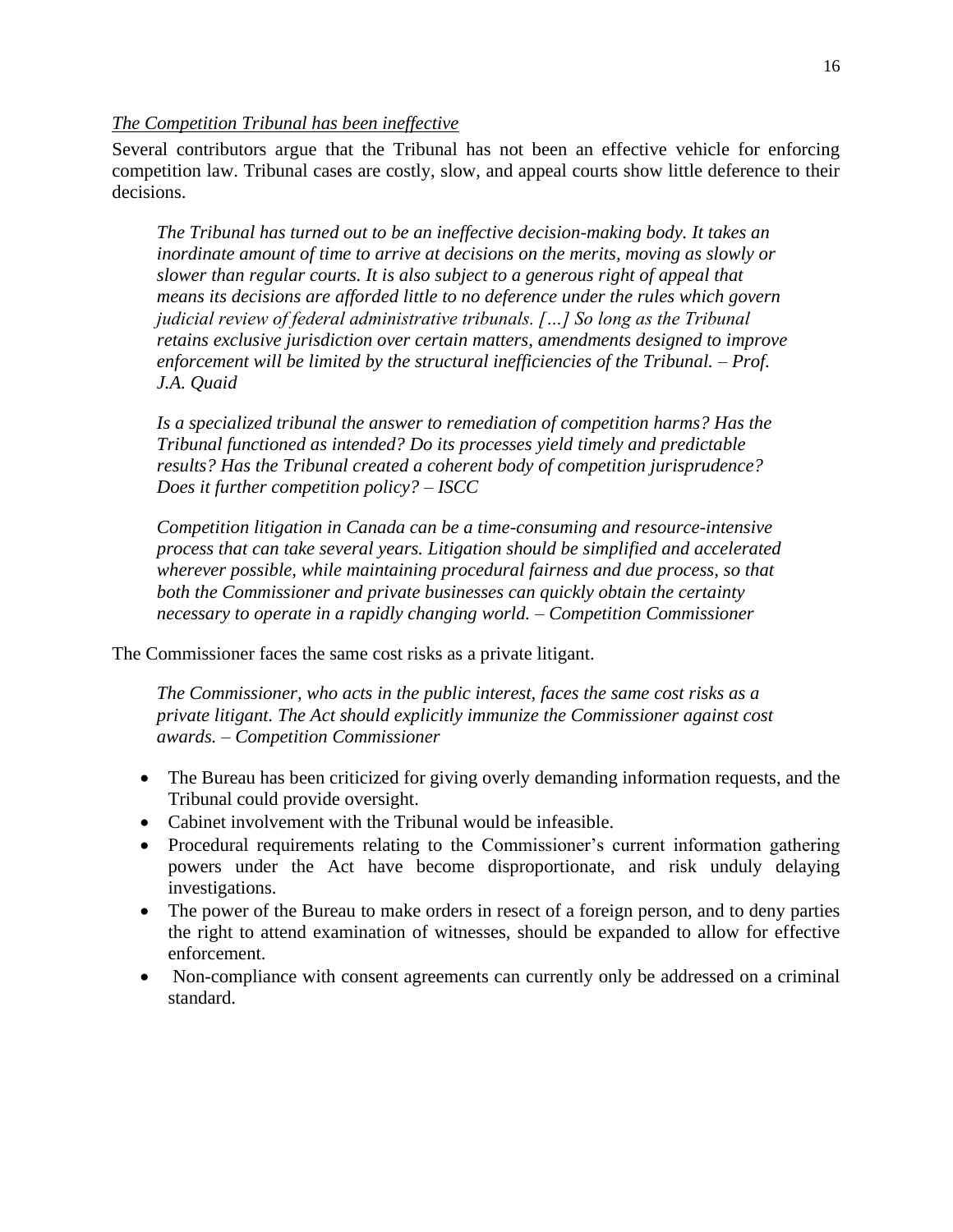## **Welfare standards, quantitative analysis and the efficiencies defense**

### *The efficiencies defense should be eliminated*

Several contributors argue that the efficiencies defense should be eliminated from the Act.

*So not only is it necessary to remove the efficiencies defense from the Act, but it is incumbent upon enforcers and the antitrust establishment to move beyond economic efficiency as the highest aim of antitrust law. Instead, focusing on the abuse of dominance by incumbent players and reviving antitrust law as a true challenge to concentrated private power, is of paramount importance. – AELP*

*Canada is the only G7 country that has this defense in its competition framework, which has continued to allow increased market concentration, price hikes and lower competition, as long as the efficiencies defence is met. It is high time that this outdated defence is removed from our competitive framework. – PIAC* 

The requirement that the Commissioner quantify any anticompetitive effects when the defense is invoked puts the Commissioner at a serious disadvantage with the Tribunal.

*While [the Commissioner of Competition] has talked about a number of provisions, he has singled out the efficiencies defense, set out in s. 96 of the Act, as a key impediment to enforcement, particularly in light of a recent Tribunal decision denying the Commissioner an interim injunction in the Secure Energy Services-Tervita Corp merger case. – Prof. J.A. Quaid*

*While we agree that the current situation in which enforcement agencies have to prove the validity both of their own claims and of the defence is absurd, we disagree that the burden of proof should be on the defendants.26 We believe that the party making a claim concerning a company's efficiency—or lack thereof—should be the one that has to prove it. – MEI* 

*The Supreme Court's decision Tervita Corp. v. Canada (Commissioner of Competition) that places onerous requirements such as the quantification of anticompetitive effects to block mergers, has pushed the Canadian competition law further back by making it harder to block mergers and has in effect, enabled a path for significant market concentration. – PIAC* 

In addition to placing the Commissioner at a disadvantage with respect to the information required to demonstrate such effects, the modeling required to accurately estimate them *ex ante* is extremely resource intensive.

*[M]any of the beneficial impacts of a merger on innovation and productivity are also very challenging for merging parties to quantify because the exact nature and timing of new or better products and processes – and the extent to which they will benefit consumers and/or result in cost savings – may not be known or quantifiable in advance. – Blake's*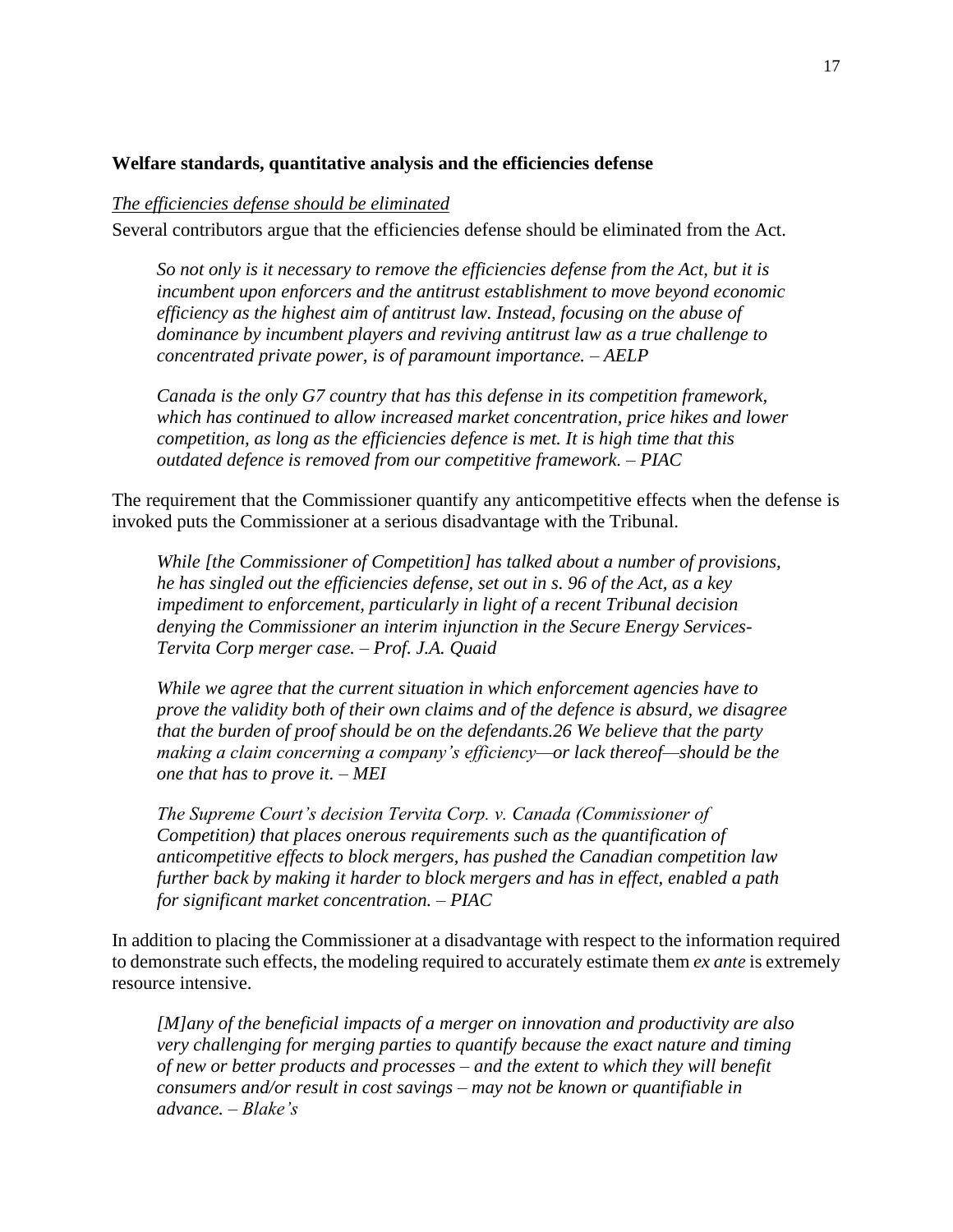*The concern of courts has been that qualitative evidence of effects is less reliable than quantification where the rigour of econometrics gives the allure of accuracy and mathematical truth. This kind of association of quantification and numbers with reliability and objectivity should be resisted because it obscures the fact that the kind of "quantitative" evidence produced in competition analysis is inherently uncertain. […] At present, contested mergers are fought with armies of economic experts on either side. This adds to the expense and the complexity of these cases without necessarily leading to better results. – Prof. J.A. Quaid* 

Some contributors argue that any such quantitative analysis will fail to sufficiently capture the dynamic consequences of an action. This problem is felt most acutely in dynamic and innovative industries, like tech.

*Unfortunately, this approach to enforcement is underpinned by a static model of economic efficiency. Modern industrial economies including Canada are characterized by network effects, innovation, and scale effects to such a major extent that the static efficiency calculus, while not irrelevant or technically incorrect, may not be all that important. – Prof. R. Ware* 

*For far too long, increasing concentrations of corporate power have been allowed due to supposed 'efficiency gains' which are notoriously difficult to predict and are often illusory. – AELP* 

*In the digital economy, efficiencies analysis will become increasingly problematic. – Competition Commissioner* 

Several contributors argue that a single-minded focus on efficiency will allow conduct that hurts consumers and competition. Efficiency should instead be treated as one of a number of factors to be considered, and no longer given primacy.

*The Act may permit anti-competitive mergers when the private benefits of merging outweigh the broader economic harm of the merger. The efficiencies exception should be eliminated, and instead efficiencies should be considered as a factor when considering the effects of mergers. – Competition Commissioner* 

*It is incumbent upon enforcers and the antitrust establishment to move beyond economic efficiency as the highest aim of antitrust law. Instead, focusing on the abuse of dominance by incumbent players and reviving antitrust law as a true challenge to concentrated private power, is of paramount importance. - AELP*

- The efficiencies defense is at odds with international best practices.
- It permits mergers that would harm Canadians.
- The original intent was misguided.
- Digital markets make the necessary quantitative analysis even less feasible.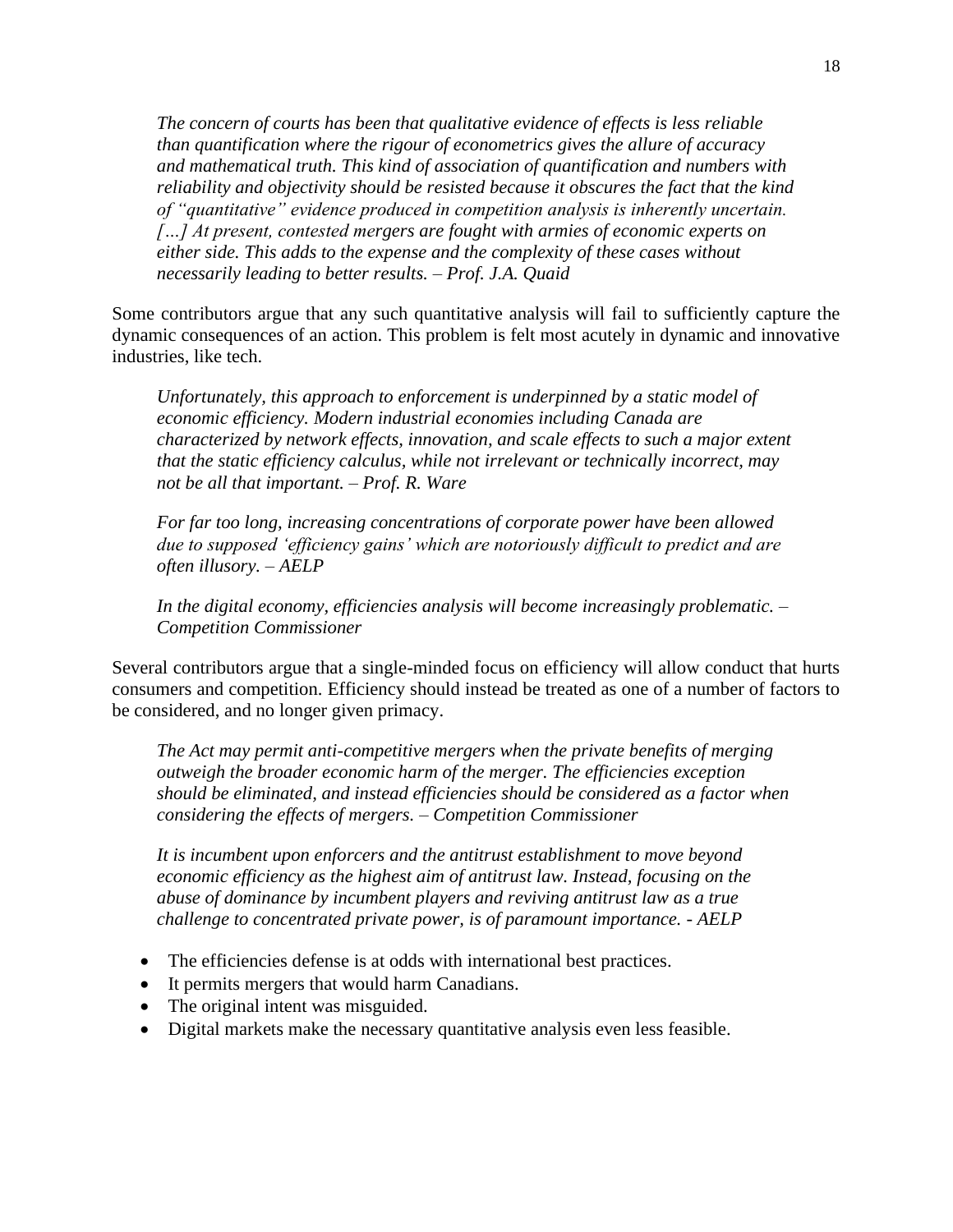*The efficiencies defense should be maintained*

Contributors argue that the efficiencies defense forms a key part of Canada's comprehensive competition policy, which has a distinct commitment to quantitative analysis and the total welfare standard.

*Canadian competition law has polished a diamond in the form of the total surplus model, the closest available approximation to a standard based on economic efficiency and applied welfare economics. – Prof. R. Ware* 

*Economically, it doesn't matter if the gain goes to the consumer or the producer, as long as there is a gain. Any other standard would simply end up hurting Canadian wealth creation in the long term. As antitrust laws aim to ensure a fairer and more efficient economic system, it is vital to maintain this standard. – MEI*

*The Canadian Competition Act has been described as one of the most economically sophisticated competition laws in the world largely due to its efficiencies provisions. These provisions ensure that the positive impacts of mergers and other competitor collaborations on the Canadian economy are appropriately taken into account when reviewing transactions. – Blake's*

*[T]he Efficiencies Defence is appropriate for Canada's economy, that it is illustrative of the importance of economic efficiency as an underpinning of the Competition Act, and that it represents an example of Canadian leadership in the competition law area. – CBA Competition Section*

The requirement that the Commissioner quantify the claimed anticompetitive effects promotes objectivity and clarity in the application of the law.

*[Eliminating the effectives defense] risks making the application of the Efficiencies Defence less objective, and creates uncertainty for merging parties when determining the case they must meet. – CBA Competition Section*

*[A]s stated by the Supreme Court of Canada, the assessment of the efficiencies trade-off should be as objective as possible. As a matter of procedural fairness, merging parties must know the case they have to meet. Requiring the Commissioner to quantify the anticompetitive effects that are quantifiable merely provides an objective basis to compare the positive and negative impacts of any merger. – Blake's*

Canada has a unique economy, and many Canadian companies need to achieve economies of scale to compete internationally.

*[K]ey Canadian industries that are the bedrock of the Canadian economy, including aerospace manufacturing and AI technology in Quebec, advanced manufacturing in Ontario, oil & gas in Alberta, and shipbuilding in Atlantic Canada […] may find themselves with a need to enter into mergers or other collaborations in order to*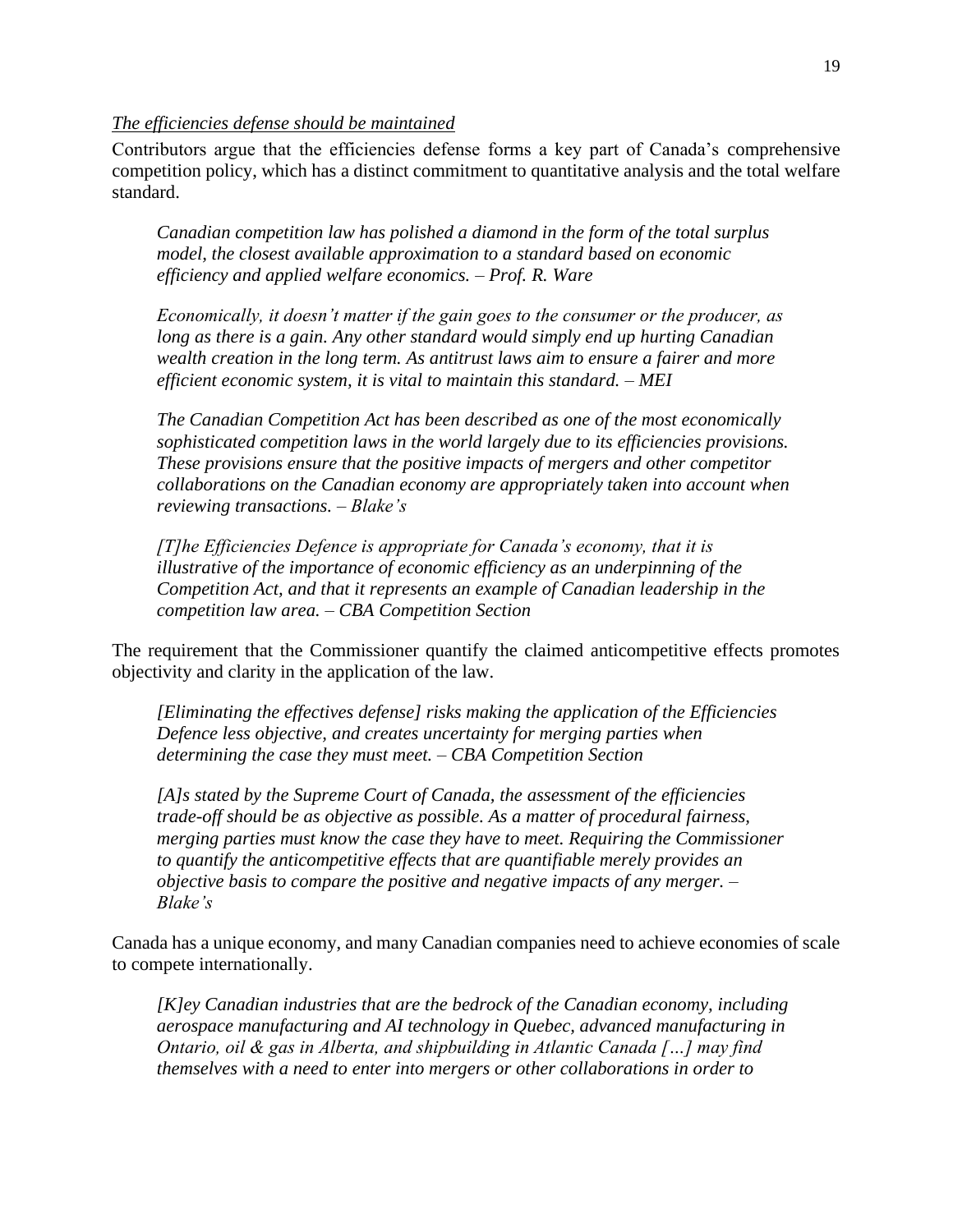*achieve the scale necessary to innovate, improve productivity, compete internationally, and adapt to changing economic conditions. – Blake's*

*Efficiencies can lead to significant benefits for the Canadian economy by generating cost savings, increased economies of scale and innovation. – CBA Competition Section* 

There would be no need for an amendment to require the Tribunal to consider qualitative factors, as this was made clear in *Tervita*. The inclusion of objective factors shouldn't diminish the importance of qualitative factors.

*The Supreme Court of Canada's decision in Tervita requires that "qualitative efficiencies should be balanced against the qualitative anti-competitive effects, and a final determination must be made as to whether the total efficiencies offset the total anti-competitive effects of the merger at issue."15 This gives the Competition Tribunal a significant degree of discretion to take qualitative evidence into account. – Blake's* 

*As per Tervita, the balancing test under s.96 requires the Tribunal must determine both quantitative and qualitative aspects of the merger and then weigh and balance those aspects. – PIAC* 

*[T]he current law as expressed by the Supreme Court in Tervita provides that anticompetitive effects and efficiencies should be quantified where it is possible to do so, and that qualitative effects and efficiencies should also be taken into account. – CBA Competition Section*

*The burden of proof on the Commissioner of Competition in s. 92 of the Competition Act is a different burden of proof than that stipulated in s. 96 of the Act. Section 92 of the Act is concerned with the market-power issue…However, s. 96 of the Act concerns the effects of any prevention or lessening of competition that will result or is likely to result from the merger and the offsetting efficiencies therefrom.*

*In our view, the burden of proving a substantial lessening of competition ("SLC") or prevention and all elements as per s. 92 rests with the Commissioner of Competition, as always. However, the burden of proving the efficiency defence of s. 96 should rest exclusively with the respondents in a one-step process whereby quantitative efficiencies and qualitative efficiencies are balanced against the quantitative anticompetitive effects and qualitative anti-competitive effects to enable a final determination as to whether the total efficiencies exceed and offset the total anticompetitive effects of the merger. - Calvin Goldman and Richard Taylor, The Law Office of Calvin Goldman, Q.C., Nicholas Cartel, Cartel & Bui LLP and Larry Schwartz, Consulting Economist*

• Promoting efficiencies does not necessarily imply siding with the more powerful party or exacerbating economic inequality.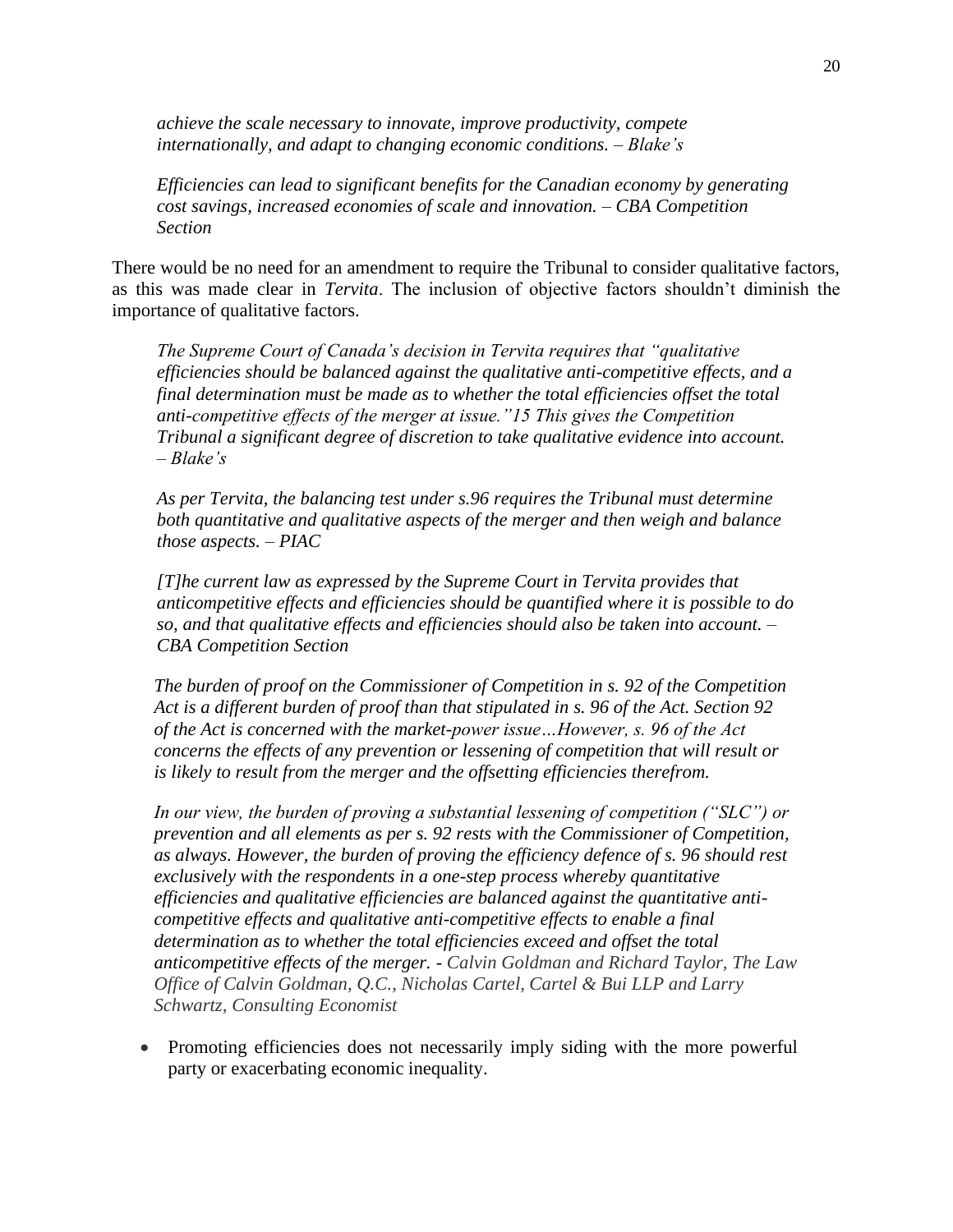## **Enforcement**

## *The monetary penalties available to the Tribunal should be greatly expanded*

Several contributors agree that the monetary penalties associated with violations are too small to represent effective deterrence and should be raised.

*Monetary penalties provided under the abuse of dominance provision are often too small to effectively deter anti-competitive conduct. These penalties should be adapted to ensure that they can achieve their intended purpose of achieving compliance with the Act. – Competition Commissioner* 

*It is hard to see how the payment of penalties, especially given the current maximum amounts and how courts tend to determine AMP amounts, would serve as much of a deterrent for dominant firms, particularly large digital platform operators. – Prof. J.A. Quaid* 

*Canada also lags its peers in terms of severity of remedies, with the maximum fine penalties hopelessly low. – AELP* 

### *Monetary penalties are fundamentally incapable of such deterrence*

Some contributors argue that to increase the monetary penalties sufficiently to create effective deterrence would impose unacceptably high business uncertainty and cost of compliance, having a chilling effect on business in Canada.

*While increasing minimum amounts may allow for the imposing of more significant financial consequences on firms that violate the provisions of the Act, these alone are unlikely to have much impact. […] Rather than increasing fine amounts, a more productive strategy would be to use consent agreements and prohibition orders as a mechanism for developing new preventive measures and behavioural remedies to address some of the particular compliance challenges raised in cases involving digital markets. – Prof. J.A. Quaid*

*The CBA Section believes that if businesses will be liable for significant financial penalties, the legal standard they are being asked to comply with must be clear. That would not be the case if the Iacobucci Paper recommendations are followed. Although there may be ways to amend the Act and maintain legal certainty, for example by introducing a scheme of notification or binding case-specific advisory opinions, those alternatives have not been proposed and involve a host of complexities that would also have to be considered. – CBA Competition Section*

## **Digital markets**

## *Competition law needs to account for privacy and data*

Some contributors argue that in order to implement effective competition policy in a modern economy, the legislative framework needs to account for the use of data and the effects of competition on consumer privacy.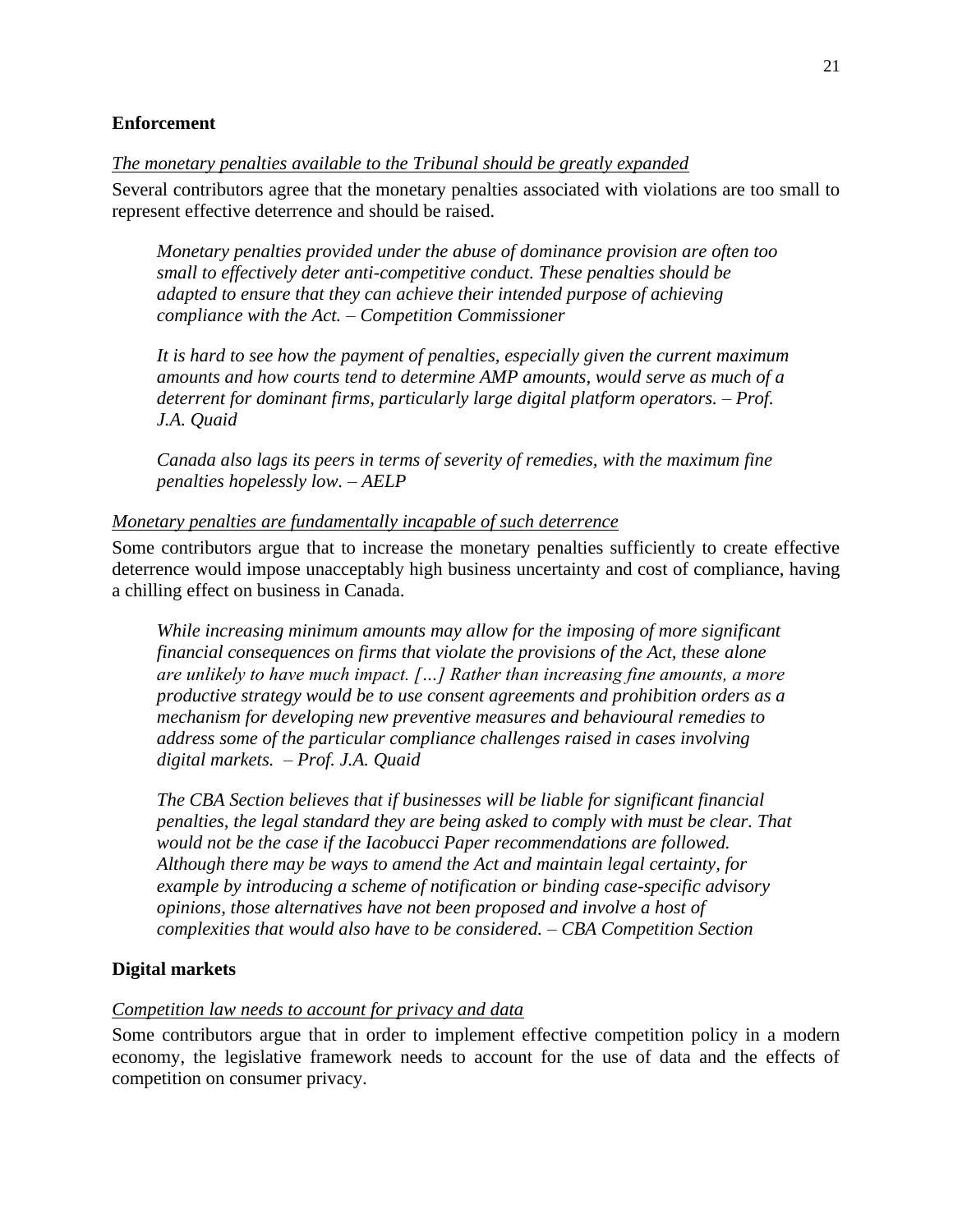*In the digital age, where public confidence in the capacity of authorities to respond to and reign in anticompetitive or otherwise harmful behaviour is low, enforcement transparency as to how competitive effects are assessed in relation to digital markets and data-driven businesses should be increased. – Prof. J.A. Quaid* 

*Given the increasing dominance of large digital platforms, consider including explicit protections in Canada's competition framework to protect user privacy and data. – PIAC* 

*We need to regulate the collection and use of personal data assets in ways that both respect privacy and open up their use beyond the current data hoarding by Big Tech. – Prof. K. Birch*

The overlapping regulatory nature of digital markets calls for a cooperative process from regulators. This will help to ensure a holistic and consistent approach to digital regulation to the benefit of competitive markets, consumer welfare, and the protection of privacy rights.

*Issues such as the intersection of privacy and competition should be dealt with in coordination with the OPC, or equivalent. – OPC* 

*We view reliance on other policy instruments for protecting non-economic objectives, particularly those that conflict with economic efficiency, as highly problematic. This is because different agencies and their legal and/or policy framework do not have the same powers as the Commissioner or the Tribunal under the Competition Act, particularly, enforcement powers, and in the absence of such an overarching regime with uniform powers, this approach cannot work. – PIAC* 

## *The intersection of data and privacy in digital markets should be pursued distinct from the main competition law*

Contributors argue that the emerging issues surrounding privacy and data in digital markets should be dealt with through targeted laws, enforced by the departments of the government with expertise in those areas.

*Canada has not developed a clear and integrated approach to regulating economic activity and economic actors across regulatory regimes to meet the challenges of the digital economy in a meaningful and coordinated way. – Prof. J.A. Quaid* 

*The UK provides an approach to consider. It has created the Digital Regulation Cooperation Forum. It brings together the Information Commissioner's Office (responsible for privacy regulation); Office of Communications (the telecoms and media regulator responsible for content and online harms regulation); and the Competition and Markets Authority (responsible for competition and consumer policy). The goal is to ensure cooperation and strong working relations between the three independent bodies and reflects the interconnected nature of their mandates. – CIGI*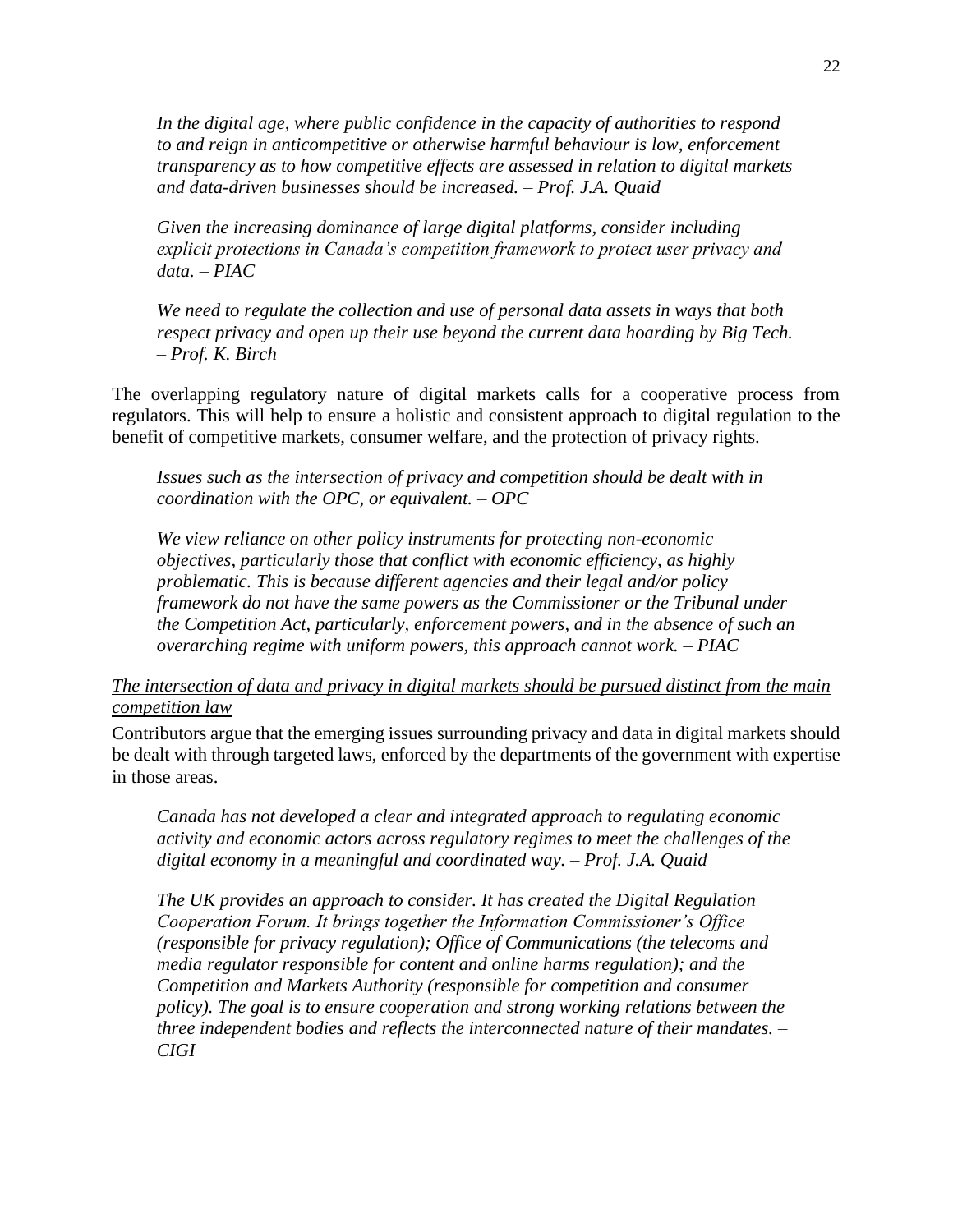*Given this tension, we believe that concerns about privacy are best dealt with through specific laws and regulations separate from the Competition Act framework. – Blake's*

We have seen significant recent efforts to amend the laws of privacy and data governance in recent years, and these efforts should continue.

*For example, in November 2020, the Canadian government proposed two bills dealing with privacy law and social media companies. Bill C-10, An Act to amend the Broadcasting Act and to make related and consequential amendments to other Acts was introduced to broaden the scope of broadcasting legislation to require digital media broadcasters to contribute to Canada's broadcasting system, supporting Canadian content producers and creators. Bill C-11, the Digital Charter Implementation Act, 2020 was introduced to address concerns about the collection, use and dissemination of personal information and data by large technology companies. In particular, it would enact the Personal Information and Data Protection Tribunal Act, establish an administrative tribunal to hear appeals of certain decisions made by the Privacy Commissioner of Canada, and impose penalties for contravention of certain of its provisions. – Blake's*

*With these multiple examples of cross-collaboration in mind, I would encourage you to consider, where appropriate, amendments to the Competition Act that would enable, or strengthen, cooperation with all regulators who share responsibility for overseeing digital markets. Just as I have recommended that Bill C-11, the Digital Charter Implementation Act, 2020, be amended to enhance my Office's ability to work and/or share information with other government authorities, I similarly believe that the Competition Bureau should retain that ability pursuant to section 29 of the Competition Act, or see it strengthened. – OPC* 

## *Canada should implement ex ante regulation for big tech*

Several contributors argue that enforcing the tools necessary to remedy anticompetitive conduct *ex post* in big tech would create too much business uncertainty and cost of compliance. Instead, Canada should adopt an *ex ante* regulation of these markets.

*It may be, that within the current tech driven dynamic economy, it is preferable to referee the competitive landscape, the terms under which competition takes place, rather than to focus in a minute legalistic way on the outcomes of particular cases. – Prof. R. Ware* 

*"[T]he concern that the inherent dynamics of these markets can generate competition concerns, even absent strategic anticompetitive behaviour, is a key rationale for potential EC and UK pro-competitive regulation that goes beyond standard antitrust." – CIGI (restatement)*

#### *The Act is flexible enough to deal with digital markets*

Several contributors argue that the current framework is sufficiently flexible to be applied to the new issues of digital markets.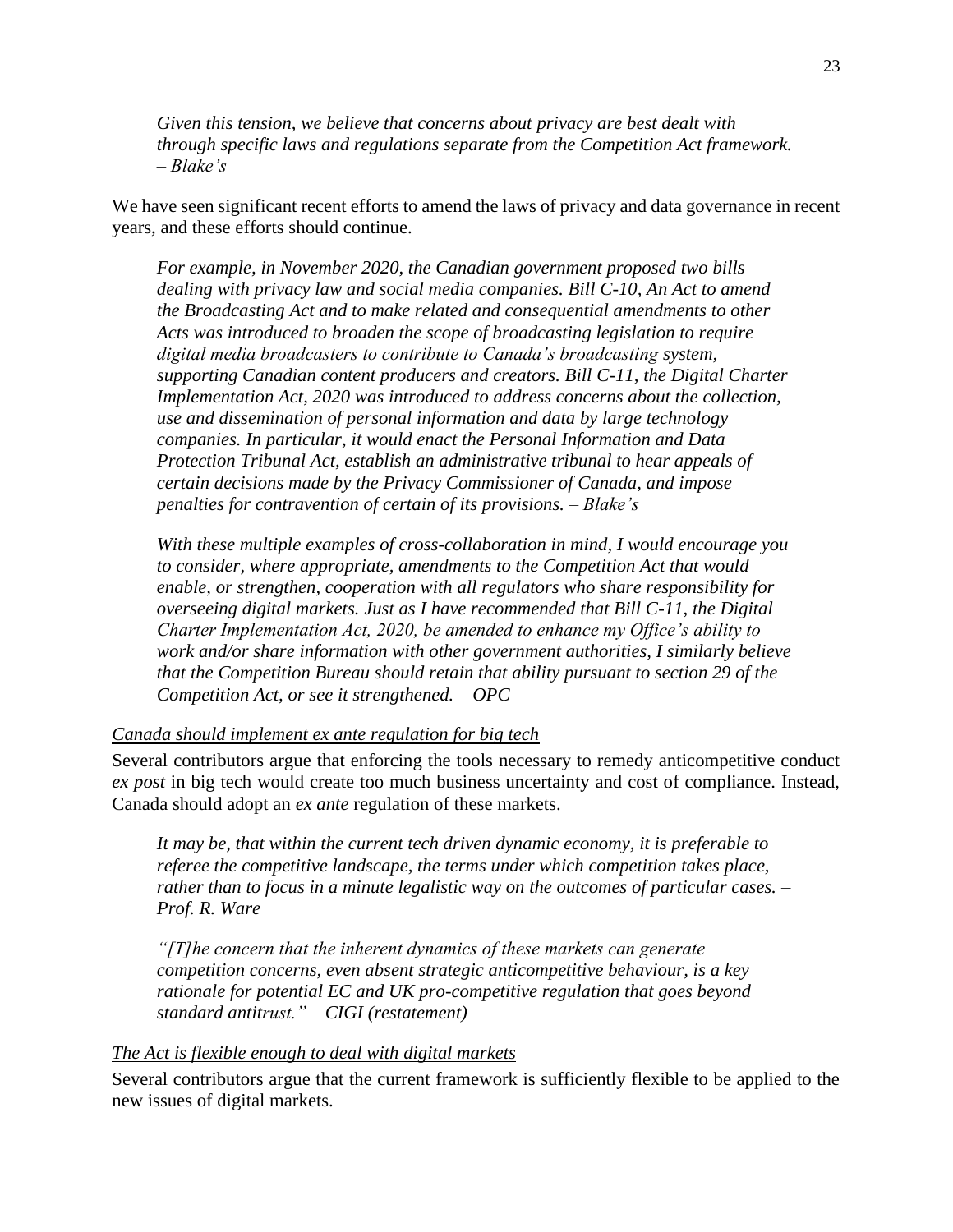*Canada has an opportunity to prove that the effective enforcement of its current competition framework is flexible enough to accommodate and address the challenges of the digital era. – Ms. K. Karvala* 

*The CBA Section agrees with the Iacobucci Paper's overall assessment that the Act is largely fit for purpose. We specifically endorse the following conclusions: "[T]he Act as written is flexible enough to account for the additional anticompetitive threats that digital markets present […]" – CBA Competition Section*

*Similarly, in a recent publication for the MacDonald-Laurier Institute, Anthony Niblett and Daniel Sokol reviewed a number of proposed legislative changes to address the growth of tech platforms and concluded that significant amendments or an overhaul of the Canadian competition policy framework "would be counterproductive. Canada's competition law framework is capable of adequately discouraging anti-competitive behaviour by digital platforms. The Competition Act is sufficiently flexible to deal with anti-competitive conduct." In addition, changes that fail to take into account the way digital platforms compete and innovate risk chilling innovation and ultimately harming consumers. – Blake's* 

The focus should be in applying existing law to the new emerging business models in the digital space.

*The horizontal approach to regulating "big-tech" fails to capture the different business models and monetisation strategies that these companies operate under or the market in which they offer their services or products. – Ms. K. Karvala*

*Changes could be made to section 78 of the Act to name anticompetitive conduct that is specific to digital markets. –Prof. V. Bednar* 

*We must establish different standards in the face of competition "for the market"*

Several contributors argue that the tendency toward a single dominant firm in digital markets is associated with distinct competitive dynamics and should be analyzed under a distinct standard.

*I'll mention a problem I perceive to be important that is not addressed in the paper. It concerns the balance of probabilities legal standard as applied to prevent cases where there is competition for the market. […] Many people agree that due to very large economies of scale and scope as well as network effects, competition in digital markets is sometimes characterized as winner-take-all competition for the market. I believe that problems for enforcement arise in these situations. – Mr. P. Johnson* 

Other observers argue that this idea is overblown.

*This is a catchy phrase, stemming from the contestability era in industrial organization economic theory, but it is rarely substantiated in practice. Is Amazon afraid of competition "for" its market? I don't think so. The same is true for Google and Facebook. – Prof. R. Ware*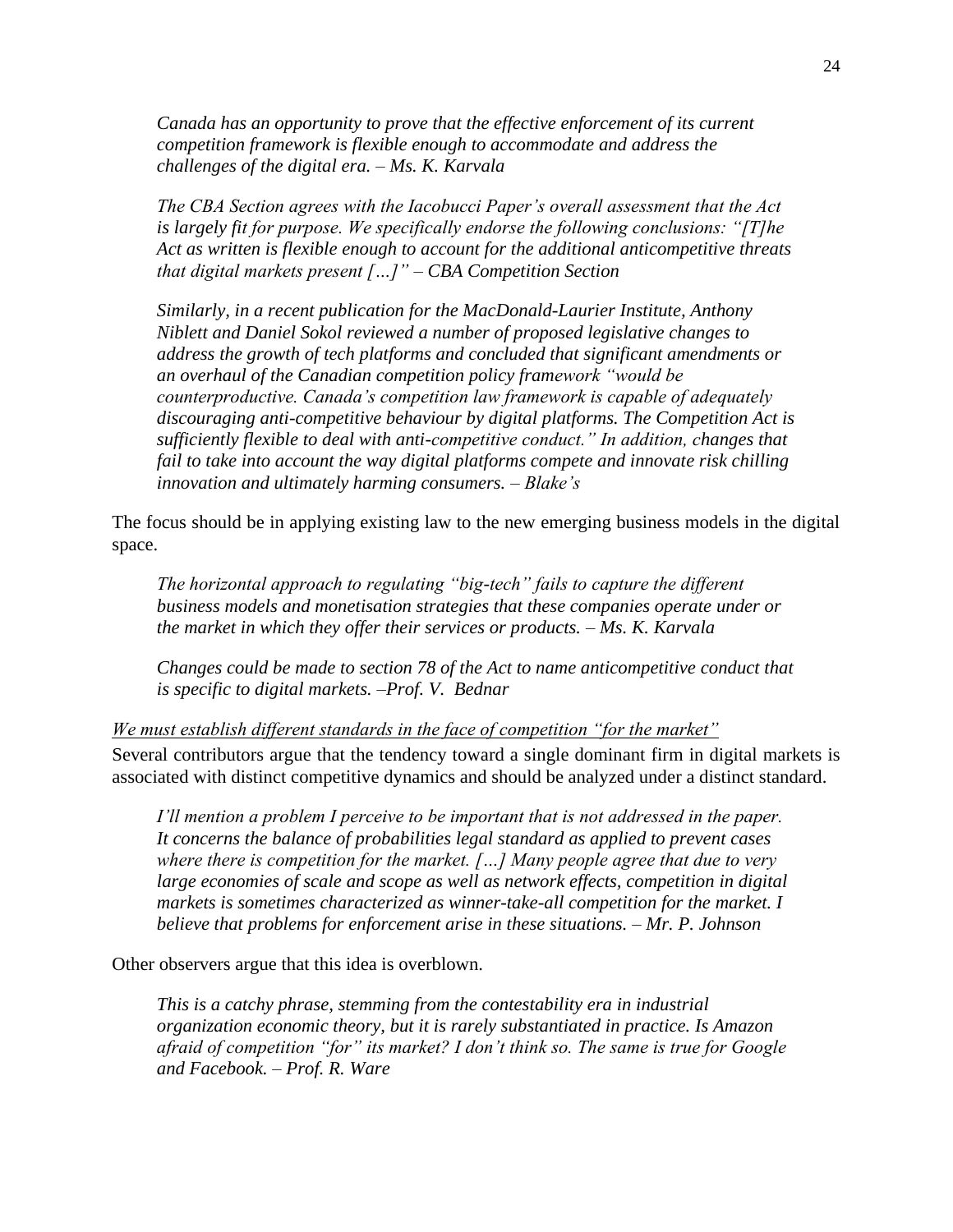## **Merger control provisions**

## *The tools of merger review are insufficient to mitigate emerging challenges*

Some contributors argue that the present framework for merger review cannot effectively predict and mitigate the dynamic effects of mergers. As a result, the merger review process should deemphasize quantitative *ex ante* analysis.

*Ex-post reevaluation of mergers should not be seen as undoing the rules of the game, but rather as part of the rules of the game in a dynamic economy where the impact of the merger may only be felt years down the road and where the impact may have evolved in a substantially different manner than anticipated at the time of the merger. To foresee and estimate these dynamic changes is extremely difficult especially when new market structures emerge as a result. – CIGI* 

*In the digital economy, efficiencies analysis will become increasingly problematic. The Tribunal has recognized that: "… dynamic competition is generally more difficult to measure and quantify. Indeed, when dealing with innovation, reliable statistical or empirical evidence is sometimes not available and the Commissioner may need to resort to more qualitative tools and instruments to demonstrate the competitive effects of a challenged conduct." – Competition Commissioner* 

To challenge a merger, the Commissioner must meet the standard of a substantial lessening or prevention of competition (SLPC) on a balance of probabilities. This standard is unsuited to managing the acquisition by dominant firms of nascent competitors with explosive innovative potential, and a different standard should be applied in these circumstances.

*To illustrate further, suppose the entrant is successful with only probability 10% but, conditional on that success, the benefits to competition is \$X. The curious thing is that \$X can be arbitrarily large but will never meet the requirement of the balance of probabilities legal test. Anticompetitive effects are never "likely" even though in "expected value" (defined in the mathematical effect) the anticompetitive act could have huge anticompetitive effects (e.g., set X equal to a trillion dollars). – Mr. P. Johnson* 

*To obtain a remedy, the Commissioner must have sufficient evidence to prove these elements on a balance of probabilities. While this may be possible in a traditional industry, such a task may be particularly difficult—or even impossible—when it involves the acquisition of a firm that is still developing the products that would challenge other competitors. – Competition Commissioner* 

*Several sections of the Act outline the substantive test by which civil anticompetitive conduct is evaluated for the purposes of enforcing the Act. Specifically, the Act requires that the Commissioner find that the conduct leads to a "substantial lessening or prevention of competition". We propose that the Bureau consult with the Consumer Protection leaders in each of the provinces to consider changes to Canada's substantive test to bring it into alignment with a new standard: the "balance of harm test". – Prof. V. Bednar*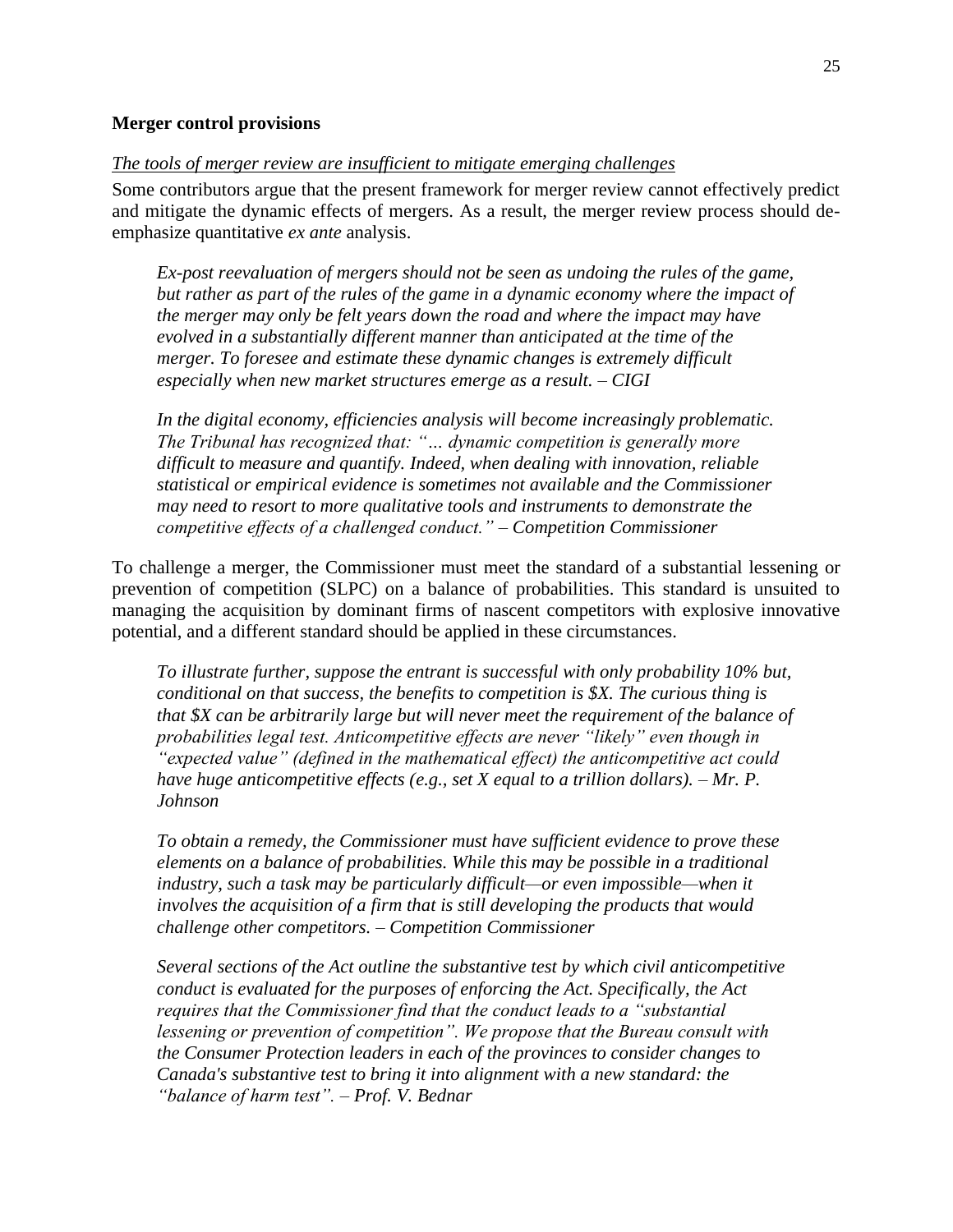Alternatively, the Bureau should adopt a presumptively hostile stance towards mergers on the basis of market concentration.

*As a result, there is a case for a presumptively hostile approach to mergers, as has been suggested by several US commentators in recent years. The approach advocated several decades ago by Farrell and Shapiro3, but not confirmed by any changes in enforcement, was for a presumptively hostile approach with only well verified cost synergies arising from a merger as a justification for allowing a merger. – Prof. R. Ware* 

The remedy standard established in the caselaw is too weak and doesn't require competition to be restored to its prior state. This should be brought in line with the other provisions in the Act.

*Remedies can be obtained whenever a merger is likely to lessen or prevent competition substantially. However, the terms of that remedy need only be sufficient to "restore competition to the point at which it can no longer be said to be substantially less than it was before the merger."55 Furthermore, the case law permits only the "least intrusive" remedy that meets the standard.56 Accordingly, a merger remedy can leave a marketplace in a state where competition is still lessened or prevented to a degree—that degree merely cannot be considered substantial. – Competition Commissioner* 

*Additionally, the remedial standard available under other sections of the Act is more consistent with these international best practices. For example, remedies issued under subsections 77(2) and 79(2) of the Act must restore competition. Even though the issue addressed by each of those provisions is competition being lessened substantially—similar to the issue addressed by the merger provisions—the remedial standards under sections 77 and 79 are stricter. – Competition Commissioner* 

- The limitation period should be extended, especially for new dynamic markets.
- The pre-merger notification regime has several loopholes, including anti-avoidance and the accounting of foreign sales into Canada, which should be closed.
- Some mergers escape detection.
- The ability of the Commissioner to pause completion of a merger pending a legal proceeding should be clarified and strengthened.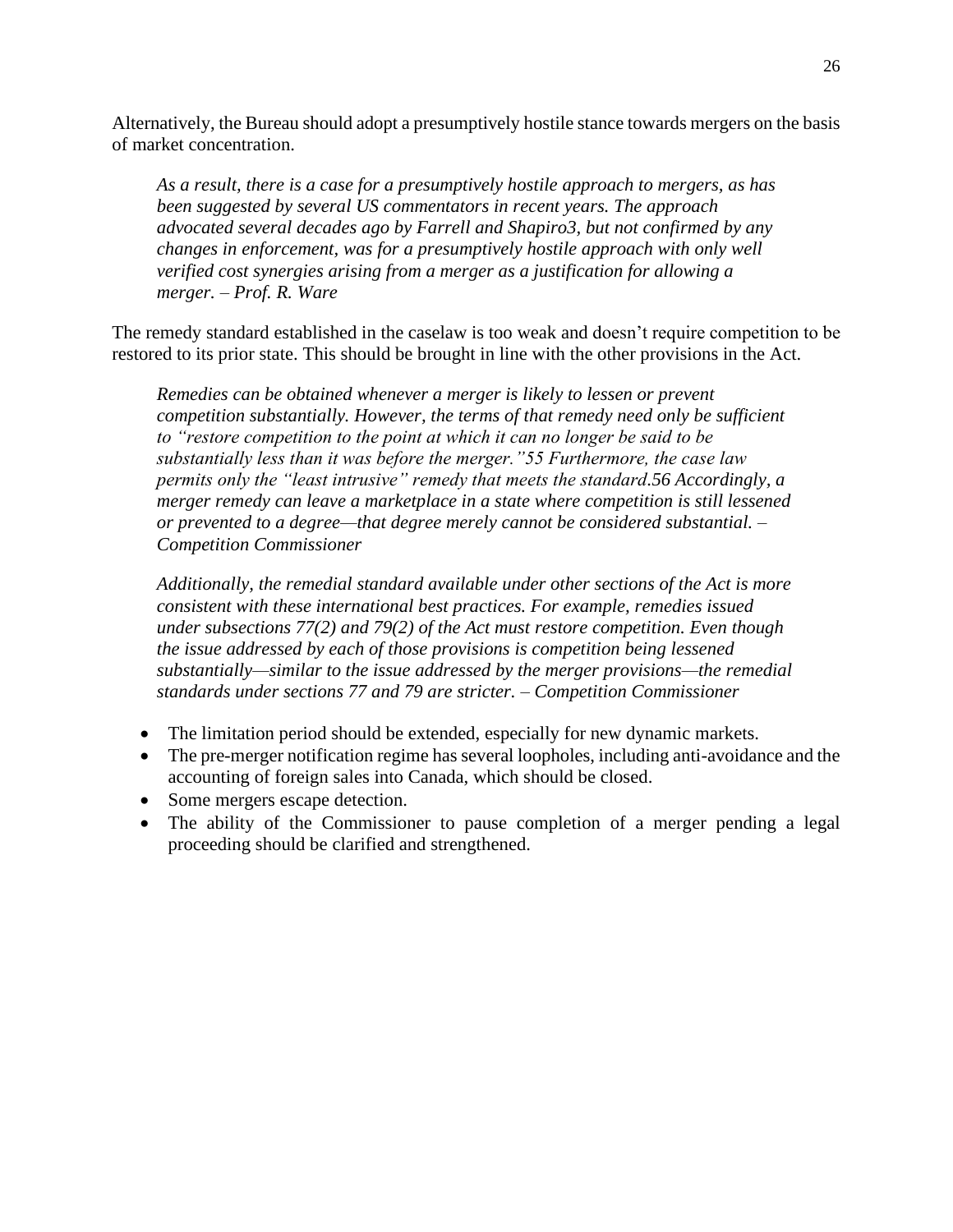#### **Abuse of dominance provisions**

*The Abuse of Dominance provisions under s 79 should be expanded to include conduct that harms competition itself, without necessarily harming a competitor*

Several contributors agree that s 79 presently allows for firms to engage in anticompetitive conduct and escape scrutiny.

*The abuse of dominance provision may allow dominant firms to escape scrutiny even when their conduct softens competition. – Competition Commissioner* 

*We believe that a re-evaluation of section 79 of the Act would be timely because of its importance to competition issues in the digital economy in addition to its role and core element of competition law applicable to all sectors. – CBA Competition Section* 

*Requiring the Commissioner to prove not only that conduct is preventing or lessening competition in some abstract way but that there is a clear anticompetitive "effect" of this conduct (e.g., a reduction social welfare from a deadweight loss) would ensure conduct that does not harm competition and benefits consumers is not inadvertently captured by the abuse of dominance provisions. – Blake's* 

Furthermore, the standards established when applying this provision to more traditional industries are not suited to addressing the anticompetitive conduct observed in new digital markets.

*[T]he Act requires that the Commissioner find that the conduct leads to a "substantial lessening or prevention of competition". We propose that the Bureau consult with the Consumer Protection leaders in each of the provinces to consider changes to Canada's substantive test to bring it into alignment with a new standard: the "balance of harm test". – Prof. V. Bednar*

Commentators suggest that the serial acquisition of nascent competitors, which serves to maintain a "moat" or "kill-zone" around the market, could be considered an anticompetitive practice and prohibited under such an expansion of s 79.

*The approach as suggested by Iacobucci to examine a series of acquisitions by a firm to determine whether it engages in anti-competitive practices (abuse of dominance) also deserves consideration. – CIGI* 

*Professor Iacobucci proposes an innovative approach to dealing with the "acquisition of nascent competitors" problem. He proposes that it should be rolled into s.79 as an anticompetitive act. This sounds promising, but I do wonder if enforcement is realistic – it would require the Tribunal to take a long retrospective view of a large company and judge the competitive effects of whole sequence of acquisitions. – Prof. R. Ware* 

*Prof. Iacobucci's suggests that one way to address the challenge of evaluating acquisitions of nascent competitor within current merger review provisions – which require a prediction as to the likely competitive impact of the loss of the nascent*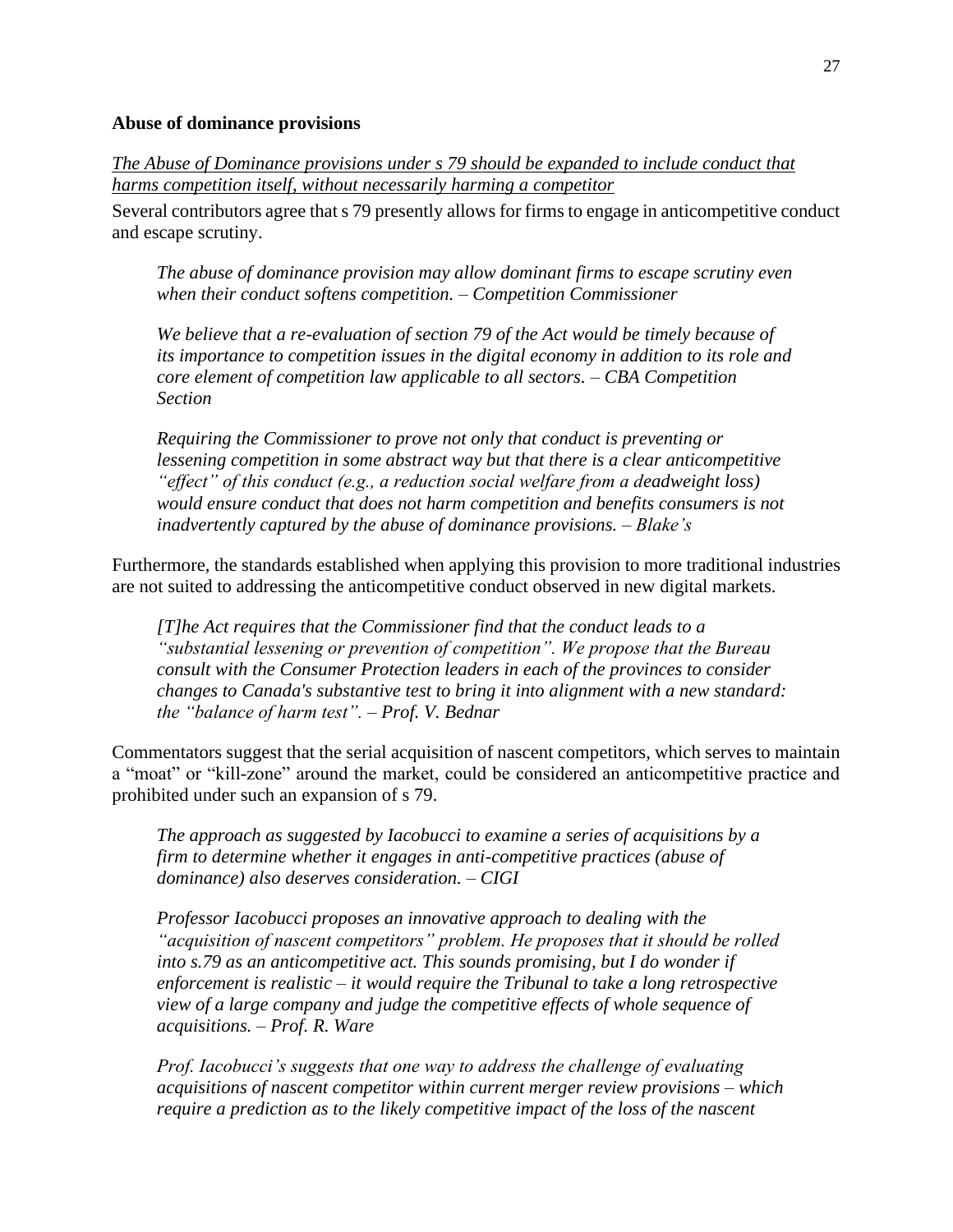*competition – is to use s. 79 as a means of conducting an ex post assessment of a pattern of acquisitions of smaller firms by a dominant firm. This approach avoids the need to modify existing merger review rules and also takes the guesswork out of cases where the competitive potential of firms may be hard to evaluate, but it does limit the available remedies. – Prof. J.A. Quaid*

Considering the dynamic and unpredictable nature of emerging markets, some contributors argue that the authorities should not shy away from imposing penalties *ex post*.

*One example where the perspective may need to be changed relates to ex-post evaluation of mergers. Because of the economies of scale and scope associated with data, new data may lead to innovations, and issues that may have not been foreseen in an original merger decision. Ex-post reevaluation of mergers should not be seen as undoing the rules of the game, but rather as part of the rules of the game in a dynamic economy where the impact of the merger may only be felt years down the road and where the impact may have evolved in a substantially different manner than anticipated at the time of the merger. – CIGI* 

If the government is to undertake an expansion of s 79, it should do so with caution. For example, the effect of such a change on business certainty and compliance costs must be carefully considered.

*Assessing in advance the competitive impact of a range of business strategies and actions is inherently difficult. It is fact-intensive and can be an economically and legally complex exercise. In practice, many businesses comply with section 79 by ensuring that their conduct is not predatory, exclusionary or disciplinary. In doing so, businesses and their legal advisors rely on jurisprudence clarifying the scope of the anticompetitive act requirement in section 79. Removing this element of the abuse of dominance provision, which the Iacobucci Paper recommends, would make compliance assessments enormously difficult. Section 79 would become a freestanding provision that makes any action by a firm that has a dominant position open to enforcement activity if there are likely anticompetitive effects. – CBA Competition Section* 

*A material difference between section 79 and other reviewable practices that have a substantial lessening of competition (SLC) test is that businesses can be subject to significant penalties for section 79 contraventions, penalties that the Iacobucci Paper believes should be increased. The CBA Section believes that if businesses will be liable for significant financial penalties, the legal standard they are being asked to comply with must be clear. – CBA Competition Section* 

These issues may be mitigated by the implementation of a scheme of notification or binding casespecific advisory opinions.

*Although there may be ways to amend the Act and maintain legal certainty, for example by introducing a scheme of notification or binding case-specific advisory*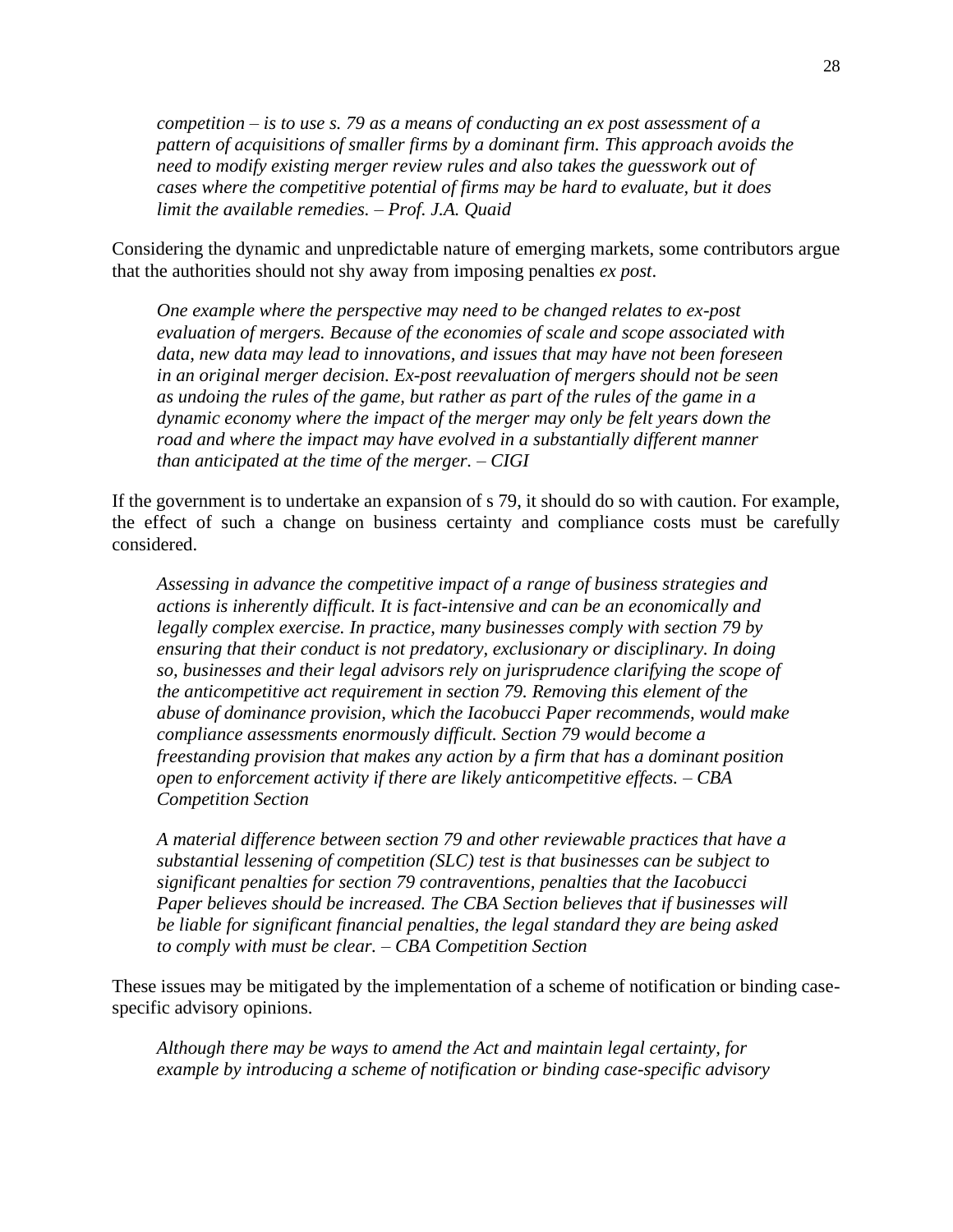*opinions, those alternatives have not been proposed and involve a host of complexities that would also have to be considered. – CBA Competition Section* 

#### *S 79 currently suffices to address problematic conduct by big firms*

Several contributors argue that the current law is sufficient to address these issues. Under a proper interpretation, the provision would recognize the need to demonstrate the *effects* of an SLPC. Contributors argue that this would accomplish the objectives of an expanded s 79.

*In our view, a proper interpretation of section 79(1)(c) that recognizes the need to demonstrate the "effects" of a substantial prevention or lessening of competition would avoid the need for any substantial amendments to the abuse of dominance provisions in sections 78 and 79. – Blake's* 

*While regulatory intervention that facilitates data sharing mechanisms as a way to confer value to competitors remains highly controversial, situations where the refusal to provide access to such data heightens barriers to entry can be addressed by the Competition Act under Section 79 (abuse of dominance). – Ms. K. Karvala* 

## *The standards of proof under s 79 should be moderated*

Like mergers, the Commissioner carries the burden of predicting an anticompetitive effect with enough certainty to satisfy a balance of probabilities. In the context of sophisticated and dynamic new markets, some contributors argue that the burden to demonstrate "prevention" of competition should be moderated so that the Commissioner can meet it.

*The standards established from analysis of more traditional industries are not suitable for assessing anti-competitive conduct aimed at emerging competitors in the digital economy. A more workable standard would provide additional flexibility to protect the competitive process. – Competition Commissioner* 

*In the U.S., one legislative proposal would allow competition authorities to intervene whenever there is an "appreciable risk" that business conduct could "materially" lessen competition. – Competition Commissioner* 

*[T]he Act requires that the Commissioner find that the conduct leads to a "substantial lessening or prevention of competition". We propose that the Bureau consult with the Consumer Protection leaders in each of the provinces to consider changes to Canada's substantive test to bring it into alignment with a new standard: the "balance of harm test". – Prof. V. Bednar* 

• While the correct interpretation of s 79 would mitigate many of the issues discussed above, for clarity's sake we should consider an amendment.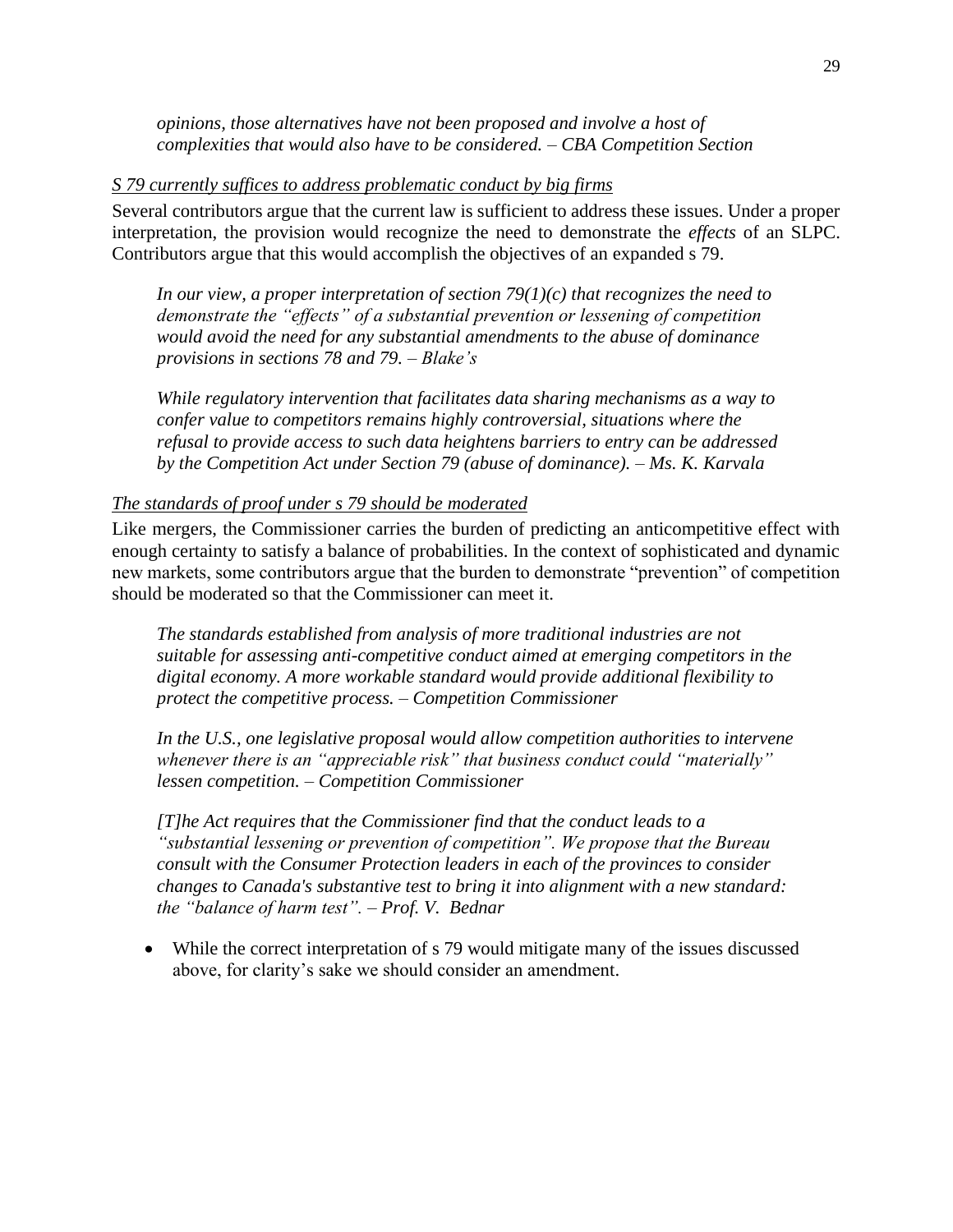#### **Buy-side agreements**

## *Harmful buy-side conspiracies should be criminalized*

Several contributors argue that the criminal provisions in s 45 should be extended to apply to buyside conspiracies. In particular, contributors argue that harmful agreements should be subject to criminal sanctions.

*Section 45 of the Act is a criminal provision that was amended in 2009 to prohibit agreements among competitors to fix prices, allocate markets, or limit the supply of a product. Since then, it has become apparent that the provision does not adequately address harmful agreements among competitors. While this provision applies directly to conspiracies among sellers, it does not presently address conspiracies related to purchasers. – Competition Commissioner* 

## Our peer countries have criminalized such conduct.

*The absence of criminal liability for so-called "buyer cartels" sets Canada apart from many other countries. Most notably, buyer cartels have been subject to increased interest in Canada since 2016, when US antitrust regulators announced that employment-related buy-side agreements could attract criminal prosecution. It is necessary (but difficult) to distinguish such harmful agreements from reviewable agreements that may be pro-competitive or benign. Prof. V. Bednar*

Supporters admit that distinguishing between benign or pro-competitive agreements and criminal agreements will be difficult.

*It is difficult to draw a bright line separating buy-side conspiracies that deserve criminal scrutiny under the Act, and buy-side arrangements that may be procompetitive or benign. Both no-poaching and wage-fixing agreements are examples of harmful buy-side conspiracies that should be subject to the criminal provisions of the Act. However, further work should be done to identify whether other types of buy-side agreements—such as large purchasers agreeing on a price to purchase from small suppliers—warrant similar treatment. – Competition Commissioner* 

### *Buy-side conspiracies should not be criminalized*

Several other contributors agree that it would be unwise to extend s 45 to buy-side agreements.

*The Iacobucci Paper cites cases where buy-side arrangements could have anticompetitive effects. We agree that such agreements could be anticompetitive. (That supports the existing structure of the Act pursuant to which competitive effects of buy-side agreements need to be assessed.) To make the case for criminality, the question is whether such conduct is always anticompetitive. That question is not answered in the Iacobucci Paper. – CBA Competition Section*

*Criminal penalties are too blunt an instrument to deal with agreements or arrangements between competitors that do not fall into the "hardcore" cartel category.42 The Competition Act should only criminalize such agreements or*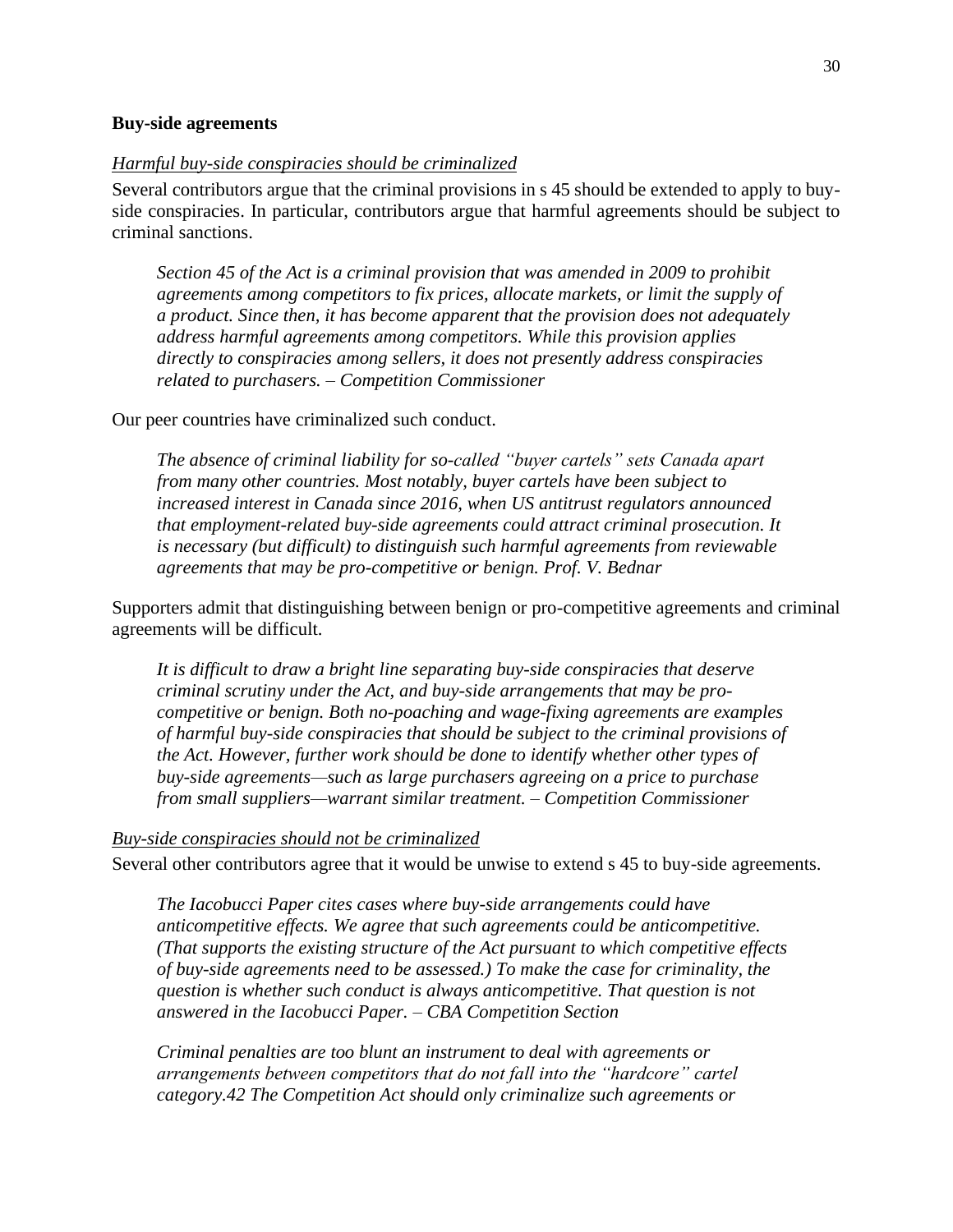*arrangements where they clearly and unambiguously always harm competition, which is not the case with buy-side agreements. – Blake's* 

Such a change would not rectify the wage-fixing and no-poach agreements that are a major source of concern in this area, or remedy low wages.

*Expanding the ambit s. 45 to include of buy-side cartels can be defended based on anticompetitive effects, but it is unlikely that a criminal provision will address the underlying concerns about unequal bargaining power specific to wage-fixing. – Prof. J.A. Quaid* 

Many of these issues fall into categories with dedicated government regulators, such as labour.

*To the extent that concerns about no-poach and wage-fixing agreements are primarily animated by the desire for worker protection, those distributive concerns are likely more appropriately addressed through laws and regulations on employment standards. – CBA Competition Section* 

*The approach to reviewable agreements should be strengthened in several ways*

Several contributors argue that the Bureau's approach to such a review can offer effective enforcement, but may need to be strengthened.

*The CBA Section believes that the reviewable practice provision in section 90.1 is an appropriate framework to examine buy-side agreements. This section is specifically designed to enable the Commissioner of Competition to take enforcement action and obtain remedies against competitor agreements that lead to a substantial lessening or prevention of competition. This allows a nuanced and fact-specific evaluation of the effects of specific agreements, which is preferable to the blunt instrument of a per se criminal offence. – CBA Competition Section*

*The standards established from analysis of more traditional industries are not suitable for assessing competitor collaborations that harm emerging competitors in the digital economy. A more workable standard would provide additional flexibility to protect the competitive process. – Competition Commissioner* 

The primacy of efficiencies should be eliminated.

*The competitor collaborations provision contains an efficiencies exception, similar to the merger provisions, that is equally unsuitable for maintaining and encouraging competition. This exception should be eliminated, and efficiencies should be properly considered as a factor when considering the effects of a competitor collaboration. – Competition Commissioner* 

The standard of proof is too high to ever demonstrate the effects of agreements designed to eliminate nascent competitors.

*In the context of a competitor collaboration that harms an emerging business,119 the Commissioner must demonstrate that such collaboration has halted the development*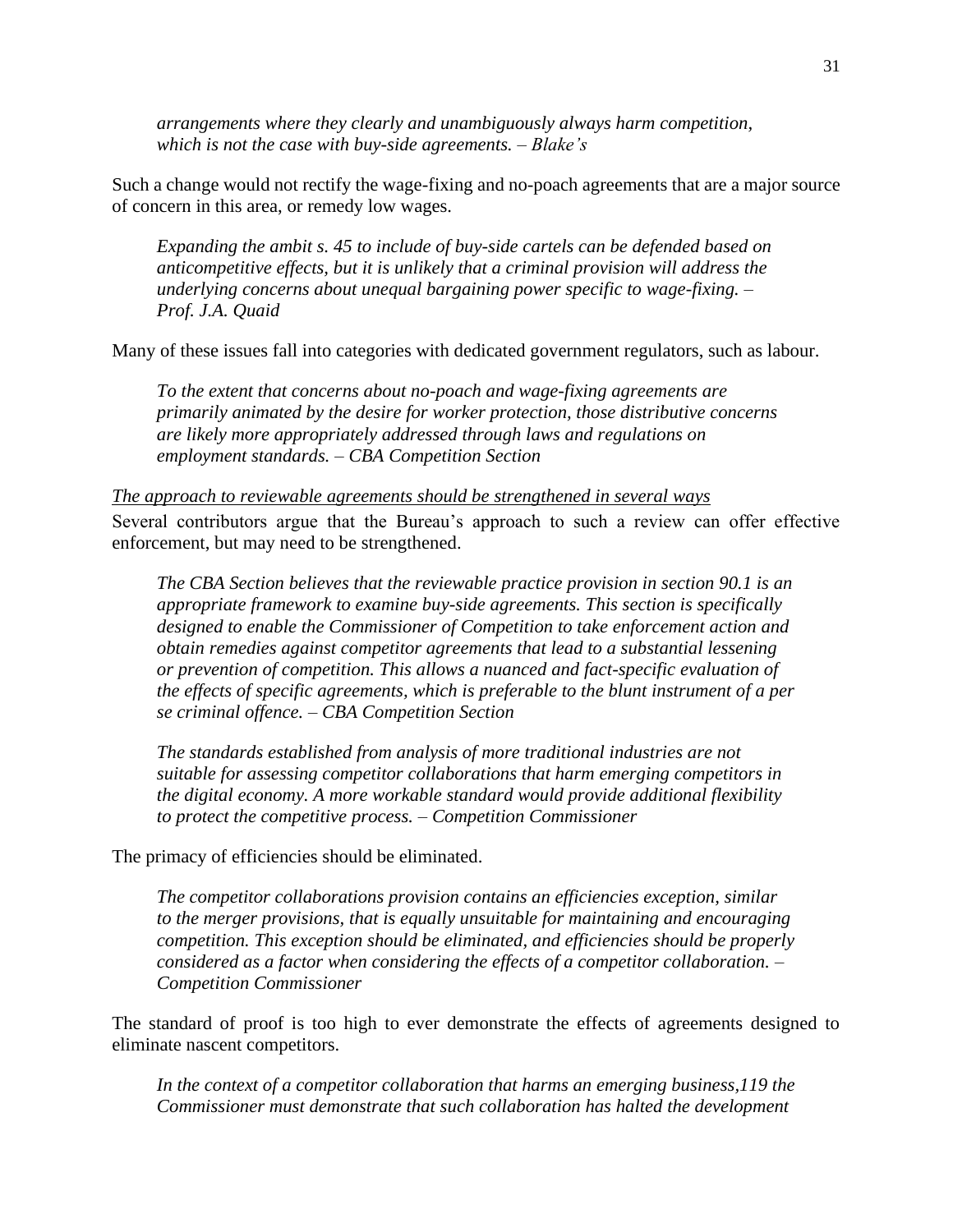*of a significant competitive force.120 Proving that an emerging business, at the early stages of developing the products that would challenge other competitors, would play a significant competitive role can be difficult. However, even when it is uncertain, or where there is only a low probability that an emerging firm would develop a competitive product, an agreement between competitors that harms that business can completely extinguish this possibility.121 Accordingly, this means that such a collaboration may escape scrutiny under the Act not because it does not materially reduce competition, but rather because the extent of its impact is difficult to prove. – Competition Commissioner* 

- Presently the Bureau can only review current or planned agreements: they should have the power to assess past agreements and past harms.
- The "made-known" defense to bid-rigging should be codified.

#### **Policy in the international context**

# *We should be making our competition laws in coordination with our peer countries*

Several commentators argue that making policy in line with other western democracies is valuable.

*While we agree, in principle, with some of the thoughtful recommendations in the paper, the overarching conclusion to retain status quo legislation and enforcement regimes reflects Canada's ongoing record of lagging its global peers in taking domestic competition matters seriously. – AELP*

*Canada is increasingly behind as international peers move forward with legislative and fiscal action informed by assessments of the state of competition in digital markets, and their law's ability to protect and promote competition within them. – Mr. K. Bester* 

Many dominant firms are global, and coordination between countries allows for more effective enforcement. Coordination and collaboration provides the opportunity to solve daunting problems shared by many countries.

*In practice, however, Canadian enforcement in matters that cross borders or that involve large, non-Canadian-based multinationals is done in collaboration with agencies in other countries. While international collaboration in these matters is not unique to Canada, Canada tends to be more reliant than its economic peers on the enforcement heft of others (usually the US or Europe) in order to obtain concessions from international players. – Prof. J.A. Quaid* 

The need to protect Canadian competitiveness by promoting efficiencies is misguided.

*Even when the merging parties participate in international markets, restricting domestic competition does not support the productivity and competitiveness of the Canadian economy. In his study of international competitiveness, Michael Porter explained that: "creating a dominant domestic competitor rarely results in*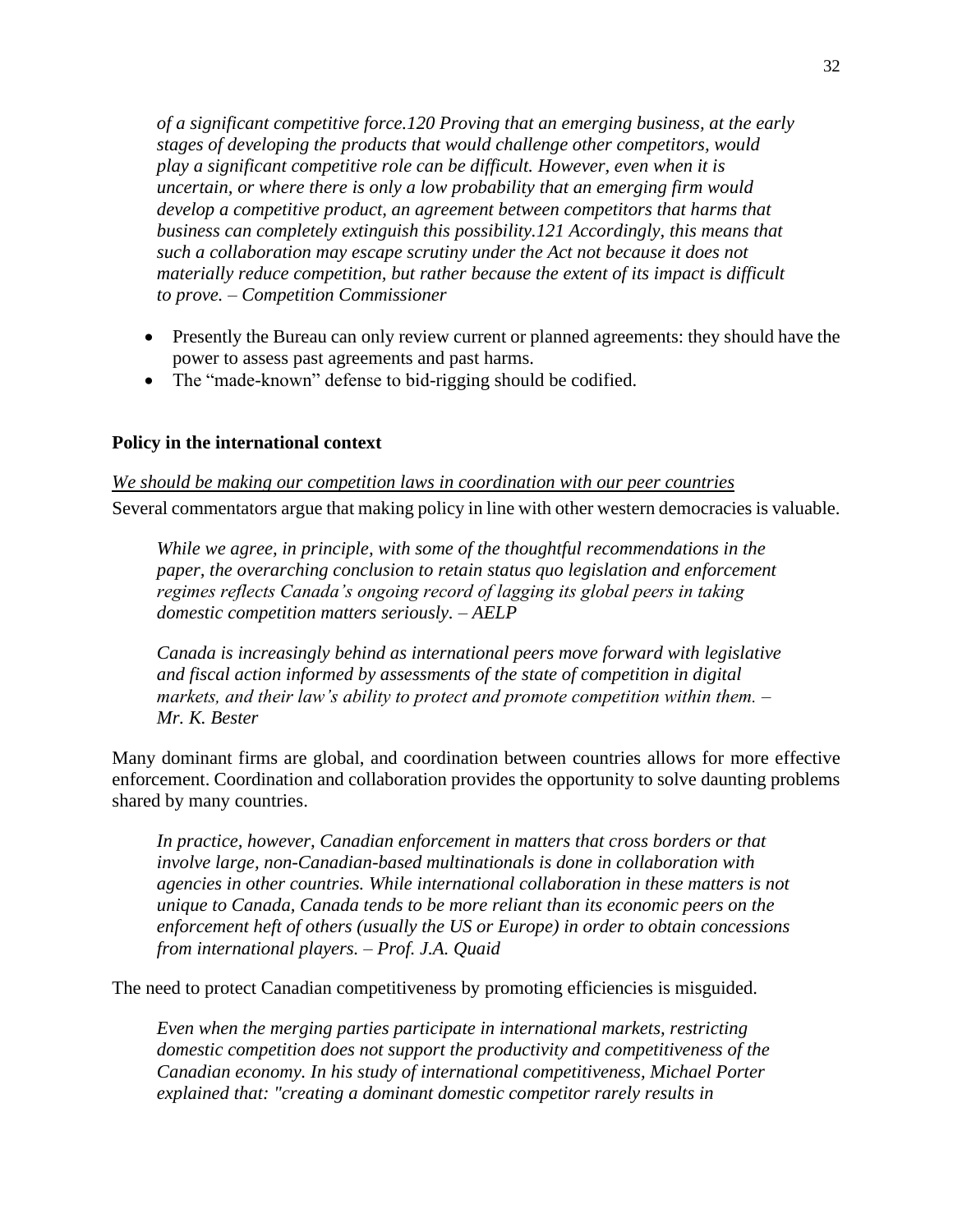*international competitive advantage. Firms that do not have to compete at home rarely succeed abroad." Other economic research has reached similar conclusions about the importance of domestic competition. – Competition Commissioner* 

## *Canada should have a unique competition law tailored to its specific circumstances*

Other contributors argue that there are good reasons not to simply bring our policy into alignment with our peers. First, amendments to the Act should be the product of a broad-based and inclusive democratic dialogue, and to adopt the law of another country without a substantive debate would be undemocratic.

*The issues engaged by competition policy are vital to the interests of Canadians. They must be engaged in a manner that permits a sounding of their views on issues that affect their well-being and the health of the Canadian economy. – ISCC* 

*Canadian competition policy must continue to be designed and implemented taking into account the unique facets of the Canadian economy. It is therefore crucial that Canadian policy makers resist temptations to follow current antitrust policy proposals being considered in other jurisdictions that are not necessarily relevant nor applicable for the Canadian Competition regime. – Ms. K. Karvala* 

Canada has a unique economy, and a unique position in the global context. The Canadian economy has strengths, weaknesses, needs and ambitions unique to us, and our policy should be tailored to reflect that.

*Canadian competition policy must also be tailored to the unique facets of the Canadian economy, rather than simply following the lead of antitrust reform abroad.6 For example, many Canadian industries face a smaller economic base and operate over wider geographic areas compared to many businesses in the U.S. and Europe. These industries need to remain efficient to remain competitive internationally while also adapting to longer term economic trends. – Blake's* 

The uniquely Canadian emphasis on efficiencies, for example, reflects a need for Canadian companies to gain scale in order to compete internationally.

*[M]any Canadian industries need to operate with economies of scale to maximize productivity, remain competitive internationally, adapt to changing economic conditions, and invest in innovative and environmentally sustainable technology. For this reason, the Canadian government has made achieving economies of scale, efficiency, and adaptability a key policy goal. – Blake's*